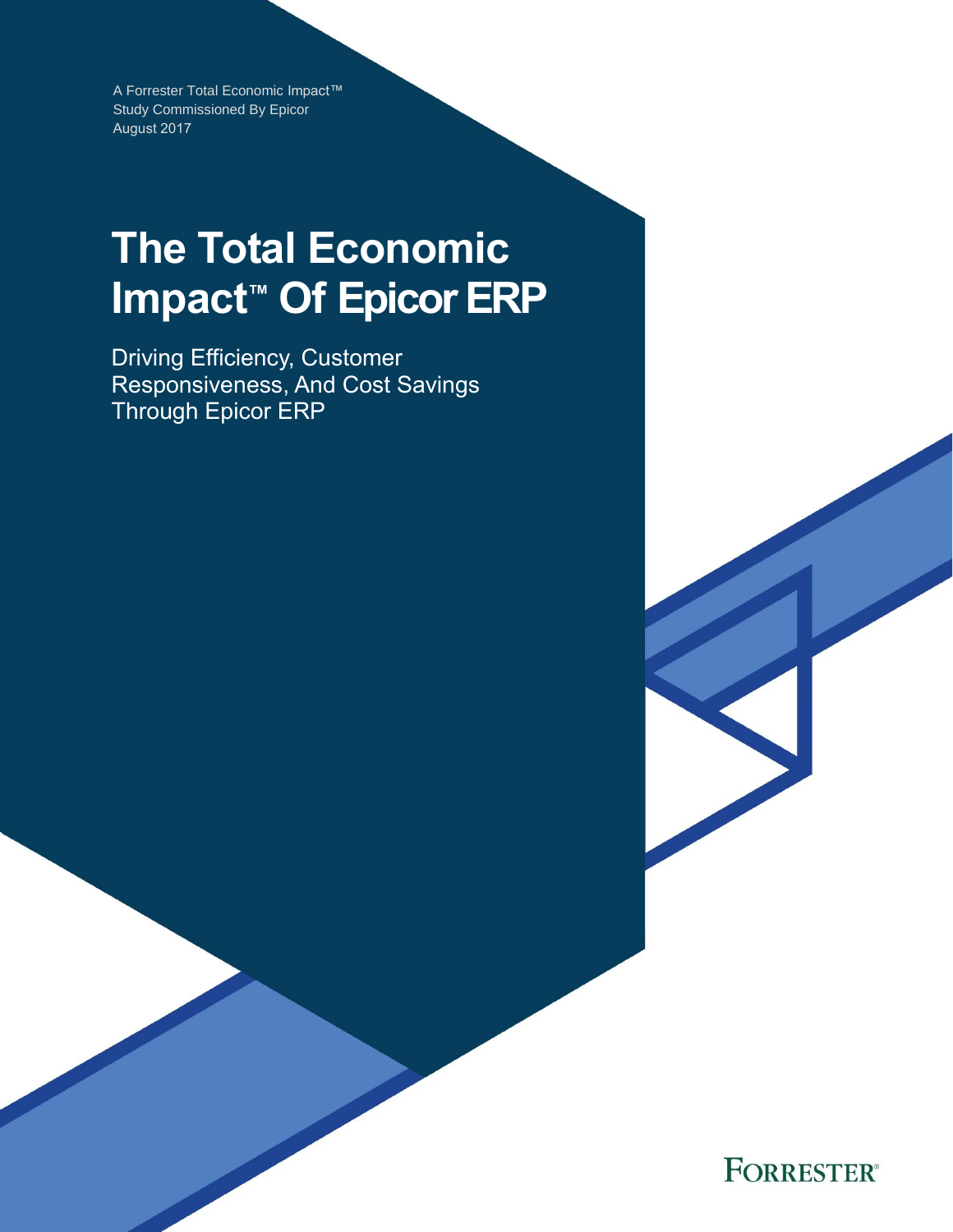## **Table Of Contents**

| <b>Executive Summary</b>                                               | 1  |
|------------------------------------------------------------------------|----|
| <b>Key Findings</b>                                                    | 1  |
| <b>TEI Framework And Methodology</b>                                   | 3  |
| The Epicor ERP Customer Journey                                        | 4  |
| Interviewed Organizations                                              | 4  |
| <b>Key Challenges</b>                                                  | 4  |
| <b>Key Results</b>                                                     | 5  |
| <b>Composite Organization</b>                                          | 7  |
| <b>Financial Analysis</b>                                              | 8  |
| Inventory Savings Due To Increased Visibility                          | 8  |
| Improved Supply Chain Management Efficiency                            | 9  |
| Improved Planning And Scheduling                                       | 11 |
| <b>Improved Production Efficiency</b>                                  | 12 |
| Front-Office Savings                                                   | 13 |
| Improved Customer Experience Leading To Increased Revenue              | 13 |
| <b>Improved Analytics Efficiency</b>                                   | 14 |
| <b>Improved Financial Management Processes</b>                         | 15 |
| Improved Governance, Risk, And Compliance                              | 15 |
| IT Cost Savings With Consolidation And Replacement Of Legacy Solutions | 16 |
| Flexibility                                                            | 17 |
| <b>Epicor Fees</b>                                                     | 19 |
| <b>Infrastructure Costs</b>                                            | 20 |
| <b>Professional Fees</b>                                               | 20 |
| <b>Implementation Costs</b>                                            | 21 |
| <b>Administrative Costs</b>                                            | 22 |
| <b>Financial Summary</b>                                               | 24 |
| <b>Epicor ERP: Overview</b>                                            | 25 |
| <b>Appendix A: Total Economic Impact</b>                               | 27 |
| Appendix B: Supplemental Material                                      | 28 |

#### ABOUT FORRESTER CONSULTING

Forrester Consulting provides independent and objective research-based consulting to help leaders succeed in their organizations. Ranging in scope from a short strategy session to custom projects, Forrester's Consulting services connect you directly with research analysts who apply expert insight to your specific business challenges. For more information, visit forrester.com/consulting.

© 2017, Forrester Research, Inc. All rights reserved. Unauthorized reproduction is strictly prohibited. Information is based on best available resources. Opinions reflect judgment at the time and are subject to change. Forrester®, Technographics®, Forrester Wave, RoleView, TechRadar, and Total Economic Impact are trademarks of Forrester Research, Inc. All other trademarks are the property of their respective companies. For additional information, go to forrester.com

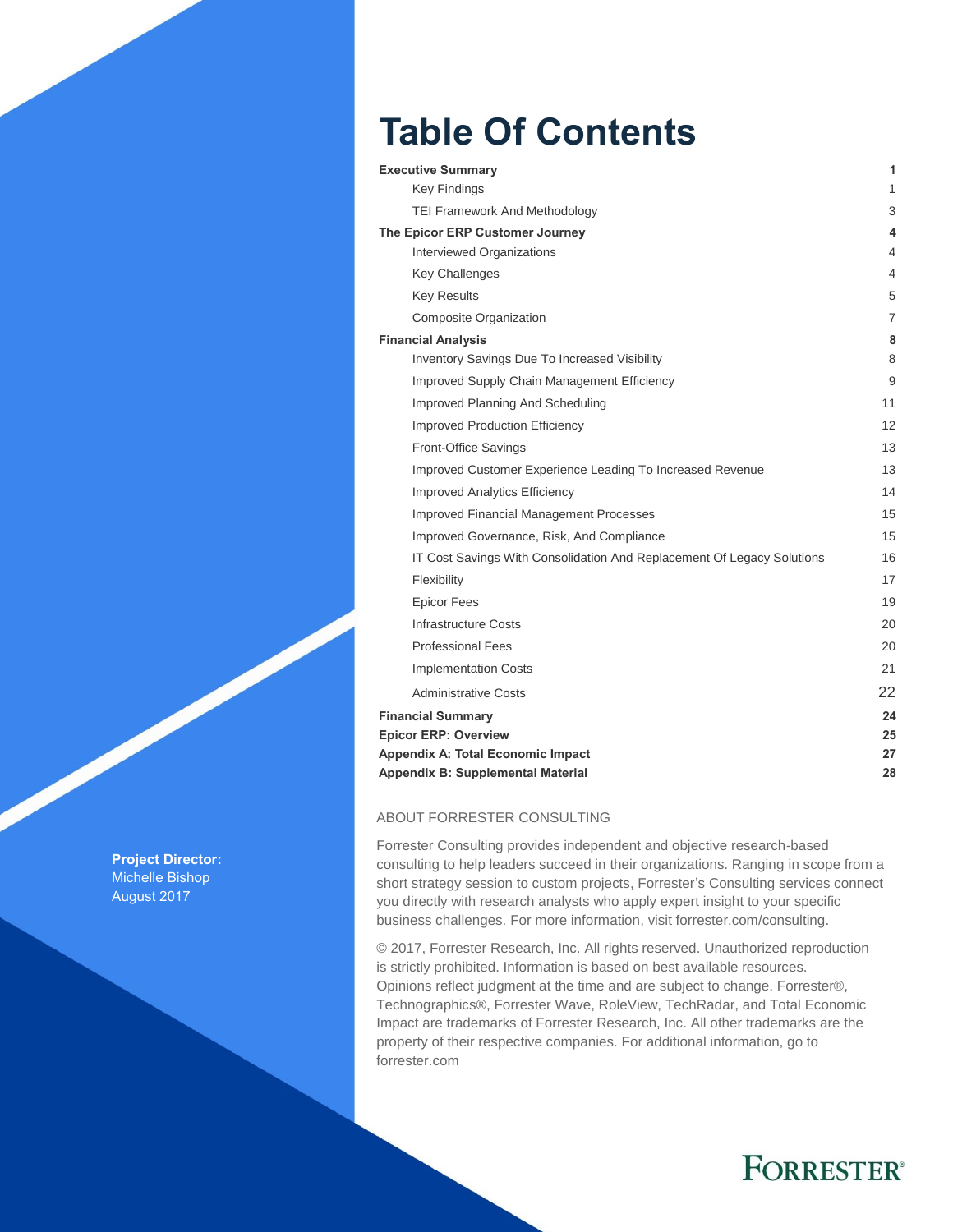### **Benefits And Costs**



Inventory savings with increased visibility across the enterprise **\$4.4 million**



Incremental profit and increased sales from improved customer experience **\$2.7 million**



Software licensing and maintenance fees **\$1.4 million**

### **Executive Summary**

Epicor offers end-to-end, industry-specific enterprise resource planning (ERP) software solutions designed to meet the needs of manufacturing, distribution, retail, and services industries. Epicor ERP provides integrated solutions for customer relationship management (CRM), manufacturing operations, supply chain management (SCM), sales management (SM), financial management, and human capital management (HCM), among others. Epicor commissioned Forrester Consulting to conduct a Total Economic Impact™ (TEI) study and examine the potential return on investment (ROI) enterprises may realize by deploying Epicor ERP. The purpose of this study is to provide readers with a framework to evaluate the potential financial impact of the Epicor ERP solution on their organizations.

To better understand the benefits, costs, and risks associated with this investment, Forrester interviewed several manufacturing firms with years of experience using Epicor ERP. These organizations were looking for a modern ERP solution that would increase visibility throughout the enterprise, improve efficiency, and support growth. As one customer noted: "You need to realize that you are operating in a global landscape. We needed a system with lots of versatility, as we had an aggressive plan for growth." With Epicor ERP, these customers reduced costs and gained productivity through streamlined and automated processes. Better decision making and faster responsiveness with Epicor ERP brought production and inventory cost savings, as well as improved customer management and increased sales. Epicor ERP also offered these firms deployment flexibility, with the interviewed customers choosing onpremises installations to hosted software-as-a-service (SaaS) implementations.

Prior to using Epicor ERP, the customers typically used legacy ERP solutions supplemented by extensive manual processes. For some customers, processes ranging from relationship management to order processing, production scheduling, and financial review were managed by siloed software suites or homegrown solutions. Several firms had different ERP systems for different subsidiaries and facilities before centralizing on Epicor ERP. Visibility across the enterprise and efficiency were key issues. These manufacturers needed to improve these areas to control costs.

### Key Findings

**Quantified benefits.** The following risk-adjusted quantified benefits are representative of those experienced by the companies interviewed:

- › **Increased visibility resulting in inventory savings of \$4.4 million.**  The composite organization, based on the companies interviewed, used Epicor ERP to forecast demand and plan appropriately, enabling it to increase the number of inventory turns and improve material efficiency and inventory accuracy by 10%.
- › **Improved supply chain management efficiency to save \$65,718.** The composite's buyers experienced a 5% productivity improvement, and the organization reduced inventory counting efforts by 67%.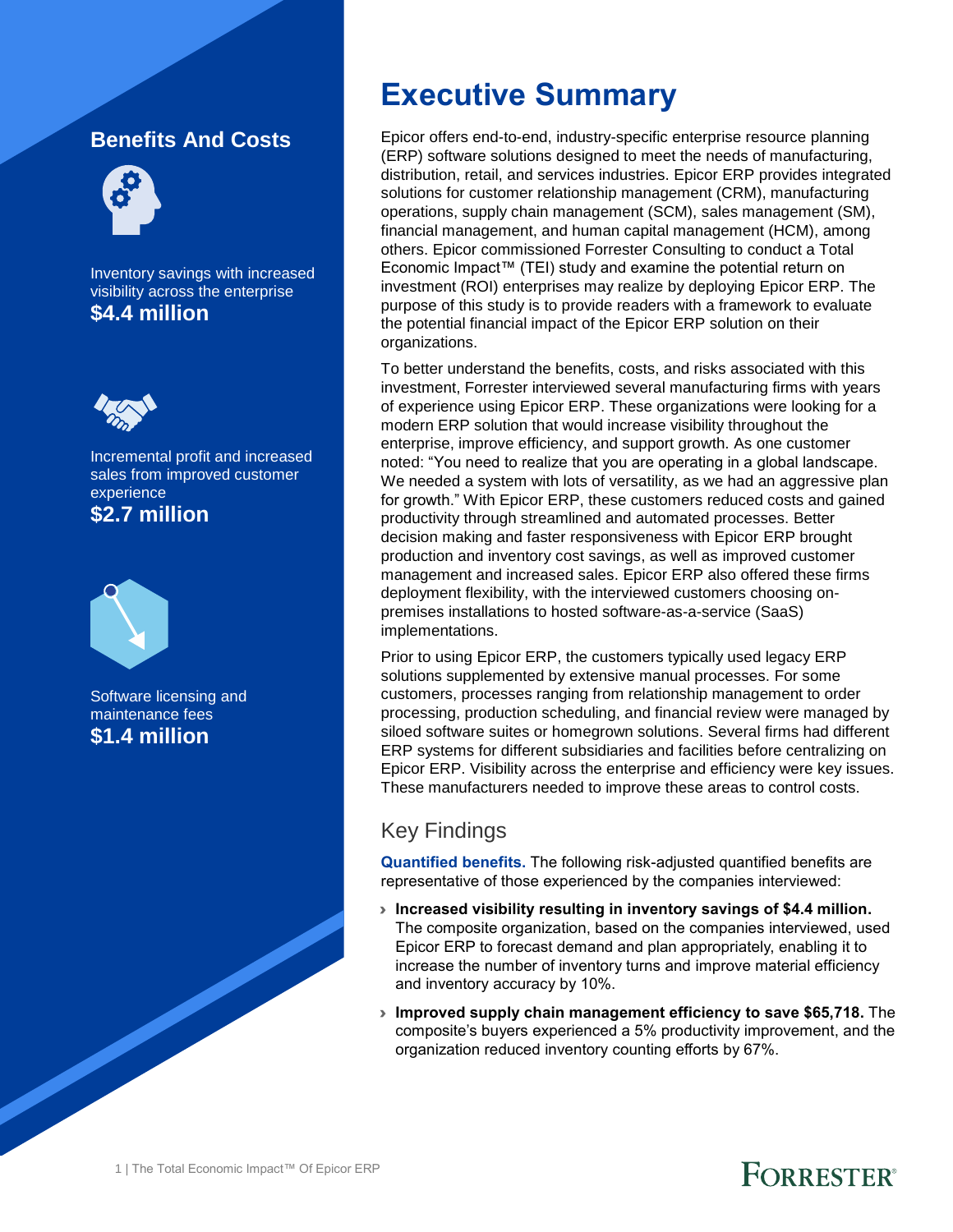| <b>ROI</b><br>264%                   |
|--------------------------------------|
| <b>Benefits PV</b><br>\$12.9 million |
| <b>NPV</b><br>\$9.3 million          |
| <b>Payback</b><br><b>13 months</b>   |

- › **Improved planning and scheduling processes, saving \$1 million.**  Better planning and scheduling processes through Epicor ERP resulted in a reduction in production issues, a 10% improvement in planning and scheduling staff productivity, and significant savings on expedited shipping costs.
- › **Improved collaboration and production efficiency savings of \$1.7 million.** Epicor ERP improved production processes, leading to a reduction in production errors and corresponding cost of rework. In addition, overtime during high season was reduced by 8 hours per week per full-time equivalent (FTE) through level loading. Automation also saved the composite organization \$30,000 per year in manual work.
- › **Front-office labor savings worth \$411,542.** Automation and improved efficiency through Epicor ERP freed front-office resources to redirect effort to production and other work to support company growth.
- › **Improved customer experience, leading to a 6% increase in annual revenue, with an incremental profit of \$2.7 million.** Organizations reported an increase in sales after they improved customer collaboration, increased visibility, and improved processes with their Epicor ERP deployment.
- › **Improved analytics, saving \$72,401.** The composite organization gained better analytics and BI capabilities through Epicor ERP. By leveraging Epicor dashboard capabilities, the composite organization saved 0.5 FTEs on their analytics team.
- › **Improved financial management processes, saving \$156,386.** A more integrated financial system and automated processes through Epicor ERP saved the composite organization's 15 accountants 4 hours in productivity every month.
- › **Improved governance, risk, and compliance worth \$54,872.** Epicor ERP simplified the process of coordinating trade and shipping compliance with different agencies worldwide, replacing a manual process of documents and codes. This resulted in labor savings equivalent to one FTE and reduced the risk of potential government issues by standardizing a compliance approach.
- › **IT cost savings with consolidation and replacement of legacy solutions equal to \$2.3 million.** The composite organization consolidated ERP systems for its facilities and subsidiaries under Epicor ERP. It eliminated legacy software suites and associated licenses, fees, hardware, and databases. Consolidated systems also led to a reduction in FTE resources needed to manage software platforms and oversee data backup and recovery.

**Unquantified benefits.** The interviewed organizations experienced the following benefits, which are not quantified for this study:

- › Faster access to data and improved real-time visibility that enables better decision making.
- › Improved multicompany operational efficiency with multibook capabilities.
- › Increased competitiveness with faster turnaround of customer quotes and improved pricing accuracy enabled by cost transparency.
- › Increased versatility with the Epicor ERP cloud offering.
- › Access to deep expertise in manufacturing best practices.



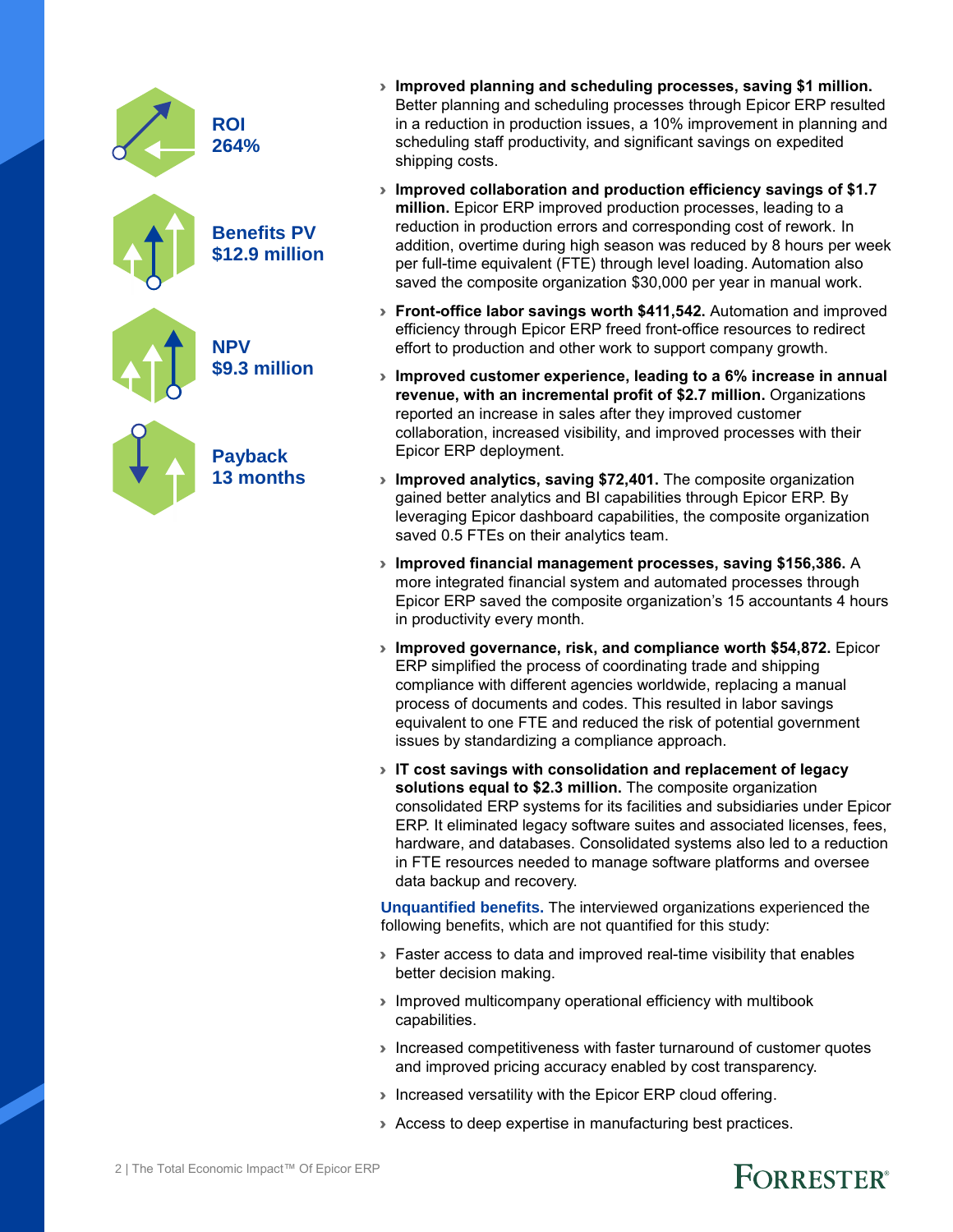**Financial Summary**



**Costs.** The interviewed organizations experienced the following riskadjusted costs:

- › **Epicor fees of \$1.38 million over three years for the initial license and annual maintenance.** The composite organization deployed Epicor ERP in a hosted installation with initial license fees and annual maintenance costs of approximately 20% of the initial license purchase value. Organizations that choose to deploy Epicor ERP through a SaaS or cloud application would incur monthly subscription costs.
- › **Infrastructure costs of \$626,687.** The composite organization paid fees of \$20,000 per month to a hosting services company for Epicor ERP.
- › **Professional services fees of \$294,144.** The composite organization enlisted a third-party consulting company for implementation services for Epicor ERP. This consulting firm was retained to support ongoing maintenance and updates to accommodate shifting business needs.
- › **Implementation cost of \$378,350.** The composite dedicated two IT resources to its Epicor ERP implementation over a six-month period. Ten cross-department leads also spent 60% of their time on the implementation.
- › **Administrative costs of \$853,861 to manage the software.** The composite organization has two dedicated personnel on administration of Epicor ERP. In addition, three developers spend 60% of their time on Epicor ERP maintenance tasks, such as running scripts, indexing, and patch deployment.

Forrester's interviews with four existing customers and subsequent financial analysis found that an organization based on these interviewed organizations experienced benefits of \$12.86 million over three years versus costs of \$3.53 million, adding up to a net present value (NPV) of \$9.32 million and an ROI of 264%.



#### **Benefits (Three-Year)**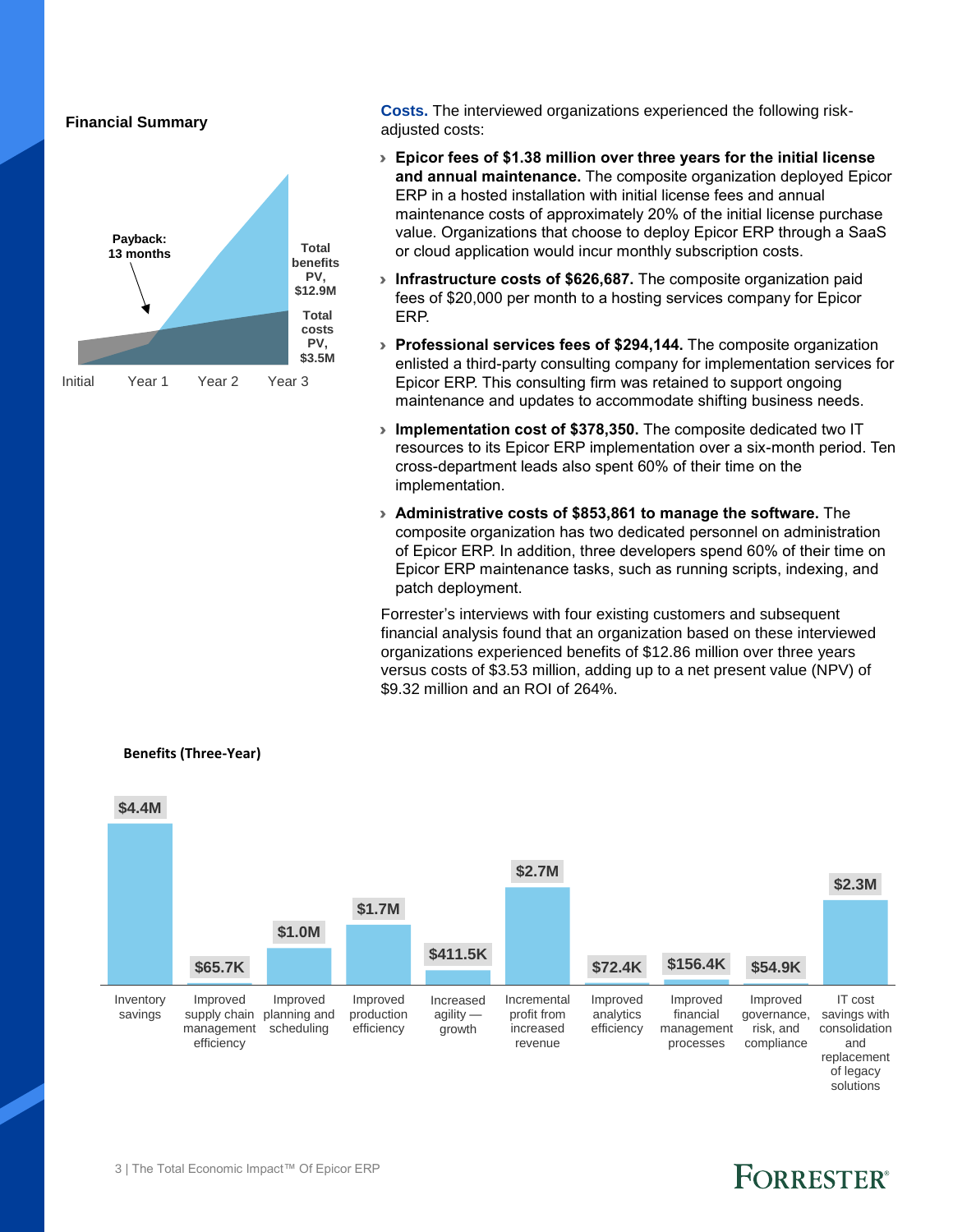### TEI Framework And Methodology

From the information provided in the interviews, Forrester has constructed a Total Economic Impact™ (TEI) framework for those organizations considering implementing Epicor ERP.

The objective of the framework is to identify the cost, benefit, flexibility, and risk factors that affect the investment decision. Forrester took a multistep approach to evaluate the impact that Epicor ERP can have on an organization:

#### **DUE DILIGENCE**

Interviewed Epicor stakeholders and Forrester analysts to gather data relative to Epicor ERP.



#### **CUSTOMER INTERVIEWS**

Interviewed four organizations using Epicor ERP to obtain data with respect to costs, benefits, and risks.



#### **COMPOSITE ORGANIZATION**

Designed a composite organization based on characteristics of the interviewed organizations.



#### **FINANCIAL MODEL FRAMEWORK**

Constructed a financial model representative of the interviews using the TEI methodology and risk-adjusted the financial model based on issues and concerns of the interviewed organizations.



#### **CASE STUDY**

Employed four fundamental elements of TEI in modeling the Epicor ERP solution's impact: benefits, costs, flexibility, and risks. Given the increasing sophistication that enterprises have regarding ROI analyses related to IT investments, Forrester's TEI methodology serves to provide a complete picture of the total economic impact of purchase decisions. Please see Appendix A for additional information on the TEI methodology.

#### **DISCLOSURES**

Readers should be aware of the following:

This study is commissioned by Epicor and delivered by Forrester Consulting. It is not meant to be used as a competitive analysis.

Forrester makes no assumptions as to the potential ROI that other organizations will receive. Forrester strongly advises that readers use their own estimates within the framework provided in the report to determine the appropriateness of an investment in Epicor ERP.

Epicor reviewed and provided feedback to Forrester, but Forrester maintains editorial control over the study and its findings and does not accept changes to the study that contradict Forrester's findings or obscure the meaning of the study.

Epicor provided the customer names for the interviews but did not participate in the interviews.

The TEI methodology helps companies demonstrate, justify, and realize the tangible value of IT initiatives to both senior management and other key business stakeholders.

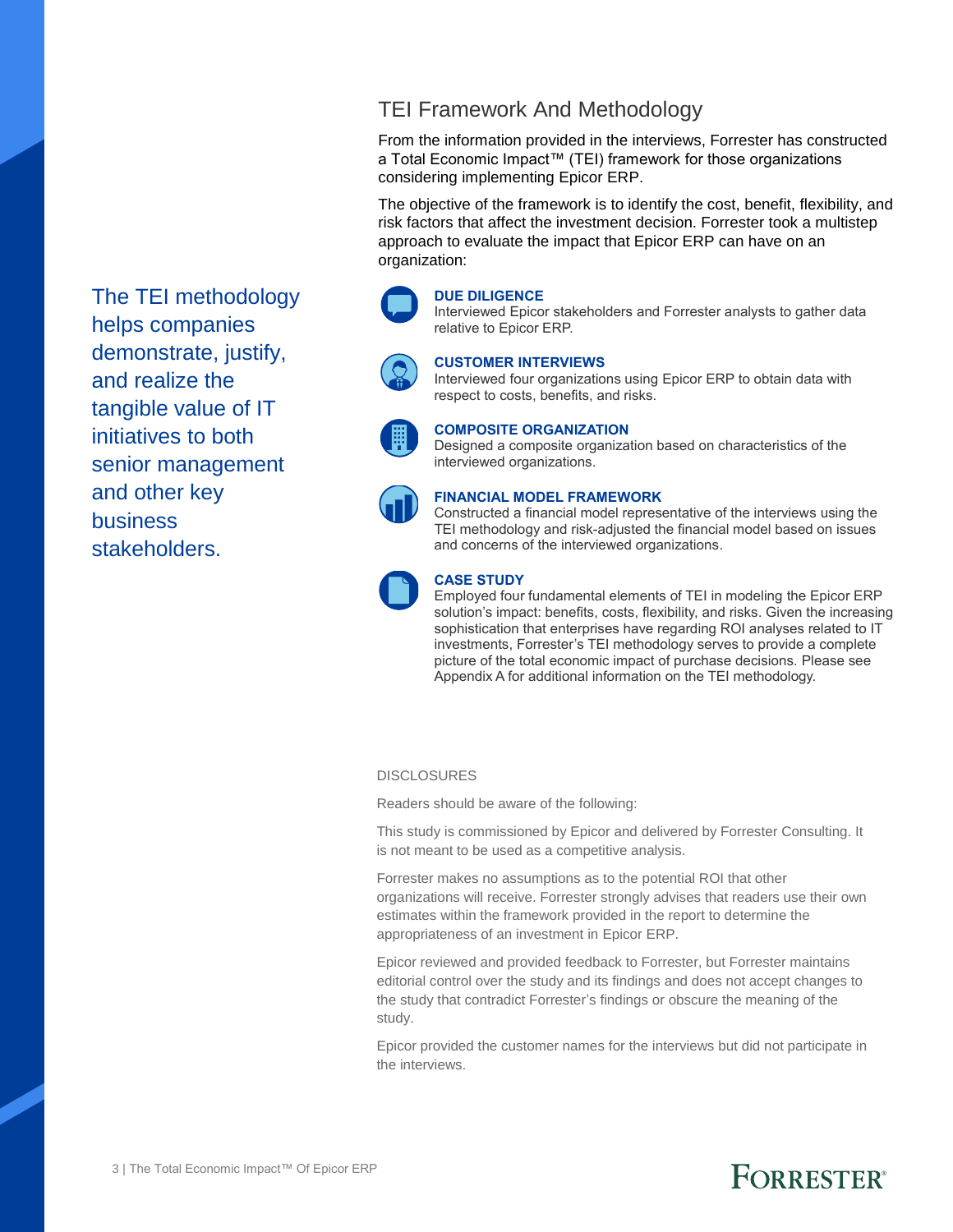## **The Epicor ERP Customer Journey**

**BEFORE AND AFTER THEEPICOR ERP INVESTMENT**

#### Interviewed Organizations

For this study, Forrester conducted interviews with four manufacturers who are Epicor ERP customers. Interviewed customers include the following:

| <b>INDUSTRY</b>                   | <b>REGION</b>        | <b>INTERVIEWEE</b> | <b>COMPANY SIZE</b> |
|-----------------------------------|----------------------|--------------------|---------------------|
| Consumer goods<br>manufacturing   | Asia Pacific/global  | Executive director | 2,000 employees     |
| Industrial parts<br>manufacturing | North America        | Operations manager | 50 employees        |
| Industrial goods<br>manufacturing | North America/global | Epicor ERP manager | 850 employees       |
| Automotive manufacturing          | North America        | IT manager         | 1,200 employees     |

### Key Challenges

Customers considering Epicor ERP had many diverse reasons to explore the product. The major challenges cited by the interviewees included:

- › **Requirements for growth and expansion could not be met by legacy systems.** Companies used a myriad of separate technologies for tasks such as order processing, material buying, scheduling, production, compliance, and financial management — and these often were not integrated. Interviewees recognized that they needed a "full on" ERP solution to quickly expand their business. One organization also recognized, as it planned for growth, that it needed to push information out to its customers and required access to this enterprise information globally. These were not capabilities that its current system had.
- › **There was a lack of visibility across the enterprise, particularly around inventory accuracy.** Existing legacy systems did not give complete enterprise visibility. Several of the firms interviewed also had multiple sites on different systems. To compensate for this lack of information for supply chain management and production, these manufacturers typically held higher levels of inventory. Lack of visibility also resulted in reduced profit margins resulting from production errors, overtime, rush-ordered materials, expedited shipping costs, or missed sales opportunities.
- › **Significant manual effort was required to accommodate diverse, siloed software suites.** The siloed legacy systems used by these manufacturing firms also required extensive manual processes. A lack of holistic analytics made planning every aspect of the business difficult and held the companies back from achieving production efficiencies. Extensive labor costs were generated via manual processes as data was exported, added, and manipulated in each system.

"Visibility of real-time data was a huge issue for us, and to get there, we had to [implement] Epicor ERP. We needed to streamline our shop floors. We needed a more unified system. Each facility makes products for each other, and we transfer finished goods and materials between facilities all the time. We were all on separate databases and ERP systems, so by going to Epicor ERP, we were able to consolidate that into a single database, environment, cost center, and set of books."

*IT manager, automotive manufacturing*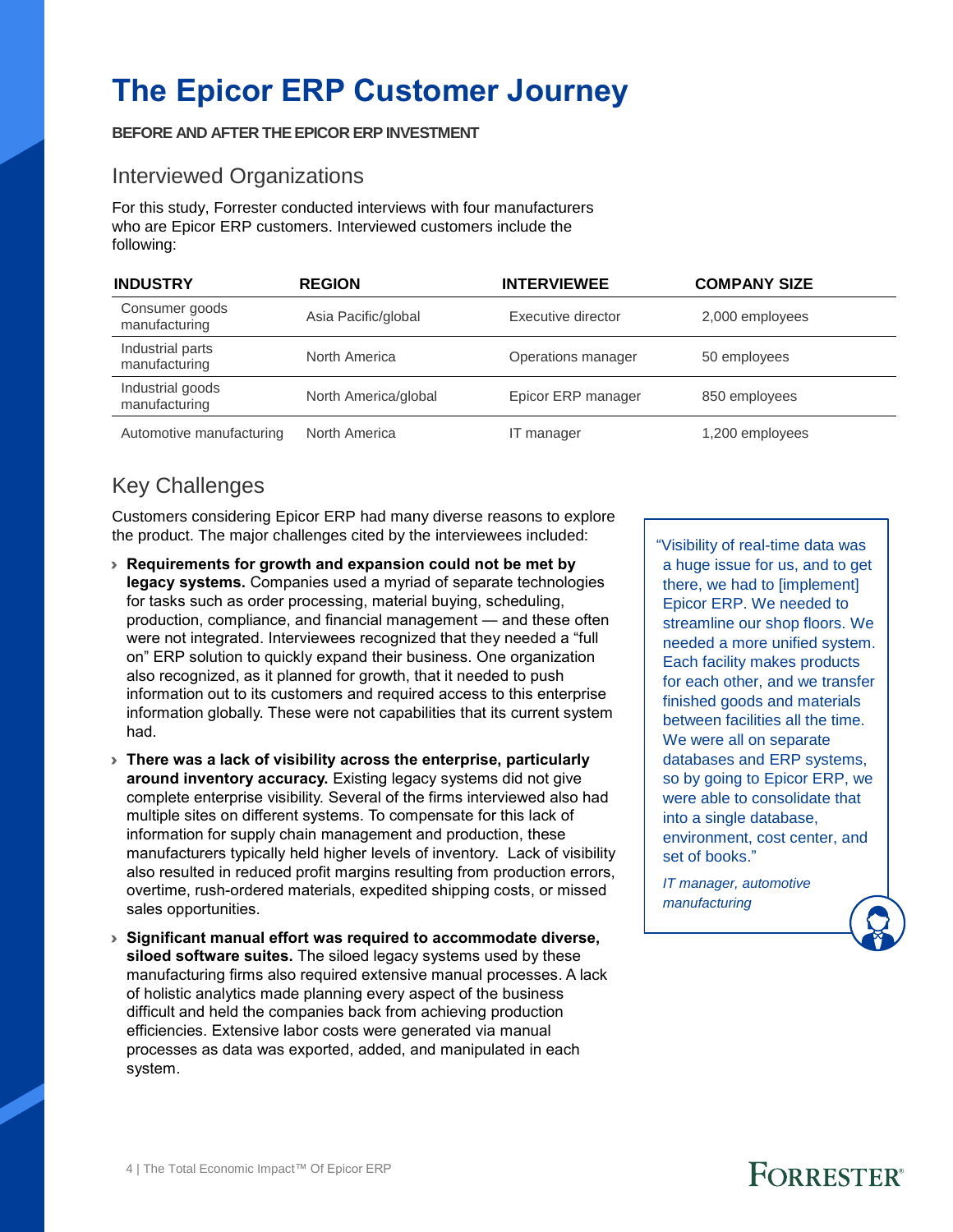#### Key Results

The interviews revealed that key results from the Epicor ERP investment include:

- › **Productivity gains and cost savings from improved manufacturing processes and increased visibility.** With Epicor ERP, organizations saved time and improved productivity for their employees in supply chain management, planning and scheduling, customer service, production, the front office, sales, analytics, financial management, and risk and compliance. Increased visibility and efficiency also led to significant inventory cost savings as well as cost savings in shipping and production.
- › **Increased sales from improved customer collaboration and customer relationship management.** Increased visibility and more efficient processes enabled organizations to collaborate more with their customers and improve customer experience. Organizations found that they could be more proactive and transparent with their customers as they identified issues and synergies in production. This increased customer responsiveness and resulted in more sales.
- › **IT cost savings from consolidation and replacement of legacy systems.** Organizations with multiple legacy systems also saved on maintenance fees, IT infrastructure costs, management costs, and backup and recovery costs as they consolidated on one ERP platform with Epicor ERP.
- › **Faster access to data and improved real-time visibility that enables better decision making.** Organizations gained faster access to data and information across the enterprise with their Epicor ERP implementation. This increased visibility and, in turn, enabled better enterprise agility as companies found they could make decisions quicker. One manager noted: "The game changer was the dashboards, real-time data, reporting, and customizability. Epicor ERP provided huge capabilities for streamlining process areas and reducing overhead. Having that real-time visibility and the ability to manipulate data on Epicor ERP to give you a different kind of view was the biggest benefit of the deployment." Another company also observed: "With more accurate information on hand [through Epicor ERP], we've been able to improve how our employees can make faster decisions. With a shorter lead time, they still have a more agile response."

In addition, the quality of the data ensured that these manufacturers could make more strategic decisions. One executive director said: "With the improved transparency, we are able to make better investment decisions. For example, we have our own injection molding department. With a clear cost structure, we can look at a proposal for a robotic arm and with very concrete data, justify why this investment makes sense from an efficiency standpoint."

› **Increased competitiveness with quicker turnaround of customer quotes and improved pricing accuracy enabled by cost transparency.** Organizations were able to compete better in the market as efficiencies and visibility enabled by Epicor ERP enabled them to be more agile. Organizations could better track their costs, manage margins, and communicate with their customers to manage expectations and improve customer service.

"Epicor ERP allows us to address issues while they are happening. We can go back with this information to our customers and be more proactive. There's more teamwork. We can share efficiencies. We increase our responsiveness and push transparency. It's viewing your business, suppliers, customers, and employees as partners. We've gotten customer referrals because of this."

*Operations manager, industrial goods manufacturing*

"Epicor ERP drives efficiency. It guides you to the problem children [in your processes] so you can grow your company."

*Operations manager, industrial goods manufacturing*

"Information transparency has been the biggest benefit of deploying Epicor ERP. My team now sees things on the same platform. In the manufacturing business, the key thing is to control costs and know the absolute real costs. With Epicor ERP and our RFID system, we've been able to look at the full picture at a more quantified level."

*Executive director, consumer goods manufacturing*

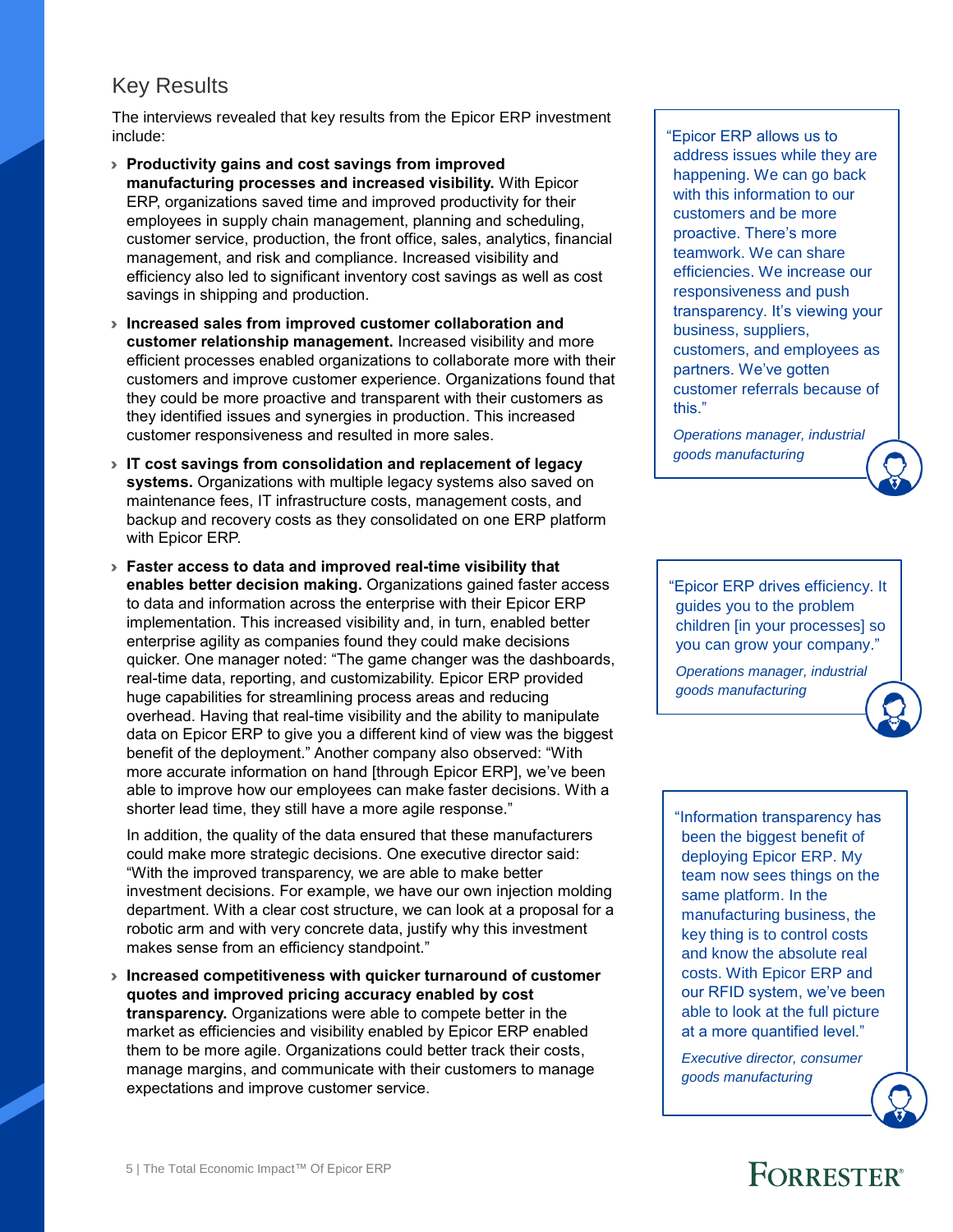Organizations also reported that their sales teams were able to turn around customer quotes quicker due to better access to information. Epicor ERP also enabled sales teams to track and monitor customer quotes to improve their responsiveness. One manufacturer saw its quote hit rate increase from 5% to 35% after its Epicor ERP deployment.

- › **Faster time-to-market with increased collaboration.** Organizations standardized on a single database and system with Epicor ERP, and this standardization improved communication and collaboration among different teams. As one manager noted: "Going from [legacy system] to Epicor ERP, the culture shift was huge, but it made it a lot better and a lot faster to get our product out the door. One person in another facility could cover for a person in a different facility if needed, because we were all sharing information. Flexibility on the shop floor has improved." Another manufacturer could monitor raw material inventory between two sites and improve site management to deliver products quicker. Manufacturers reported faster fabrication and production processes because of increased collaboration and data sharing.
- › **Increased agility for growth with multicompany operational efficiency with multibook capabilities.** Organizations also cited the global multisite management and multibook capabilities of Epicor ERP as a benefit to help them meet their goals for growth and expansion, as they acquired subsidiaries or established new facilities. One firm noted: "Before Epicor ERP, we did not have visibility into inventory of our distribution centers; we didn't have visibility into the sales of some of our facilities."
- › **Increased versatility with deployment options such as the Epicor ERP cloud offering.** Organizations also benefited from the versatility of deployment options offered by Epicor. One organization noted that it increased its versatility, as its SaaS deployment of Epicor ERP could grow with it incrementally. It also noted that it was not able to keep up with upgrades in its legacy on-premises ERP system. With its switch to Epicor ERP in the cloud, the manufacturer would get automatic upgrades and benefit from new capabilities without additional development effort. Organizations also benefited from the flexibility of Epicor ERP for customization and the ability to leverage additional technology with its service-oriented architecture. This manufacturer noted: "We looked at many solutions and chose Epicor ERP. Other solutions, you build things from the ground up. With Epicor, you have a house that's already built, but still with a lot of leeway for customization to your own best practices."
- › **Access to deep expertise in manufacturing best practices.** The deep expertise of the Epicor ERP team in manufacturing was also cited by the interviewees as a significant factor in their choice of ERP system. One operations manager noted: "Epicor understands job costing and how the guts behind the scenes work. They got the lingo of the manufacturing world, which makes a difference. With other companies, you talk to them about manufacturing concepts and it's like talking to a blank wall."

"We've seen collaboration improve with Epicor ERP. Site management is much better. We can also measure better. We started to give middle management KPIs, and for them to hit the KPIs, they have no choice but to collaborate in the system."

*Executive director, consumer goods manufacturing*

"Epicor ERP's cloud-based offering makes sense as we have an aggressive plan for growth. We need systems that grow with us incrementally."

*Operations manager, industrial parts manufacturing*

"With Epicor ERP, we have access to data so we can make better-informed decisions. We know the standard costs of our parts. We can know how many seconds it takes to do this operation and how many people are on the line. All of that rolls into the actual cost of the product we built. That helps us know what our margin is. And if margins are too high, Epicor ERP gives you ways to look to improve processes, to make the job faster or save on material costs."

*ERP manager, industrial goods manufacturing*

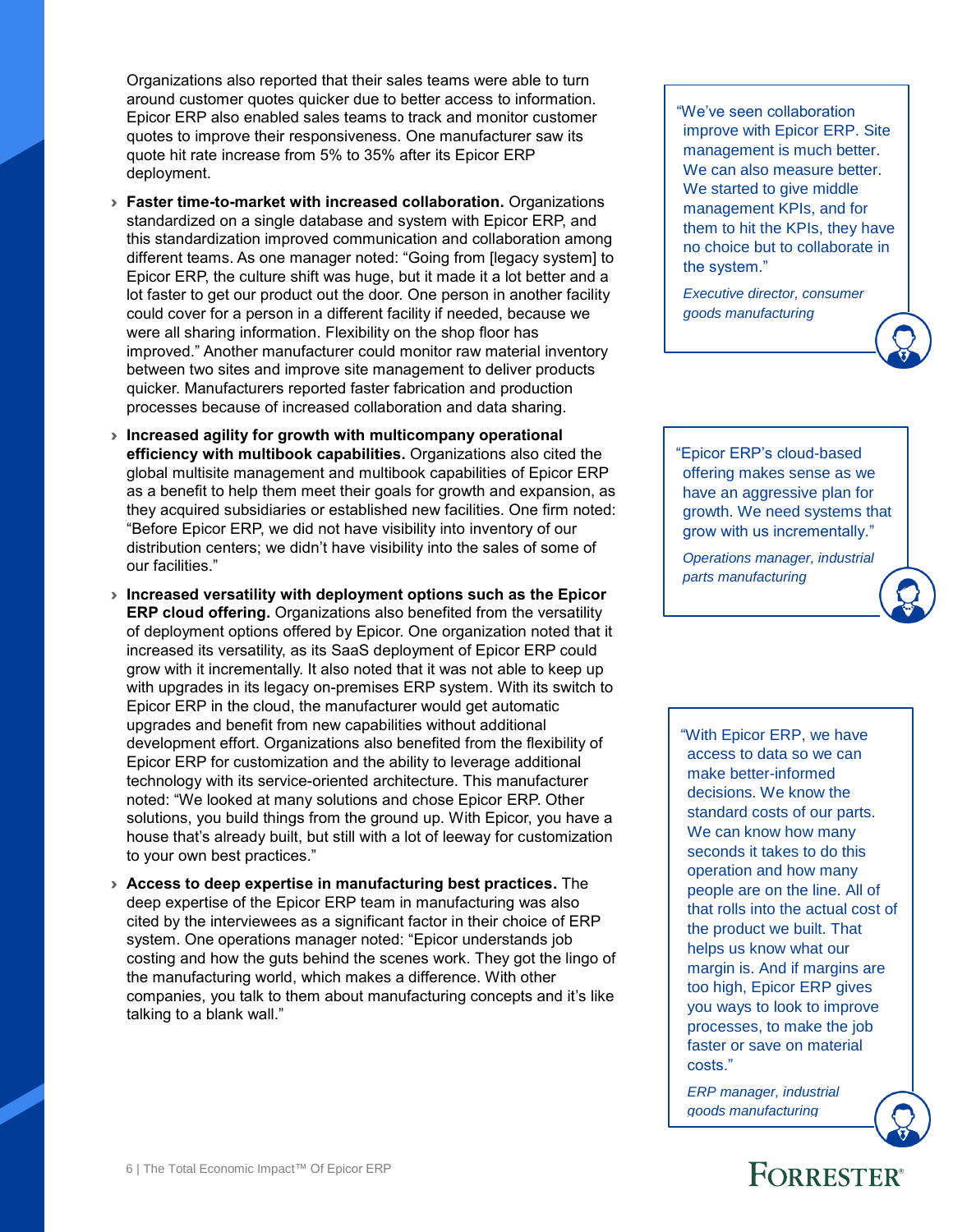#### Composite Organization

Based on the interviews, Forrester constructed a TEI framework, a composite company, and an associated ROI analysis that illustrates the areas financially affected. The composite organization is representative of the four companies that Forrester interviewed and is used to present the aggregate financial analysis in the next section. The composite organization that Forrester synthesized from the customer interviews has the following characteristics:

**Description of composite.** It is an industrial goods manufacturer with \$350 million in annual revenue that is headquartered in the United States and caters to customers all over the world. The organization has 1,000 employees, with approximately 500 of those employees on the production floor. After various mergers and acquisitions, this industrial goods manufacturer has six manufacturing facilities and one distribution center. Prior to its Epicor ERP implementation, the various facilities had different solutions — some with legacy ERP systems, others with different siloed software suites for the shop floor and for its financial systems. As it grew and expanded production, the composite organization wanted to consolidate all these systems into a single ERP platform. It knew that it needed to manage costs, increase efficiency, and improve customer experience to grow in an increasingly competitive market. After evaluating several vendors, the composite organization chose Epicor ERP.

**Deployment characteristics.** The organization implemented Epicor ERP version 10 using a hosted deployment model. It currently has Epicor ERP version 10. Modules that it has implemented include customer relationship management; sales management; financial management; production management; enterprise performance management; governance, risk, and compliance; planning and scheduling; project management; supply chain management; product data management; and global business management. The organization also took advantage of the Epicor service-oriented architecture to leverage additional technology such as bolting on a separate system for RFID in production to Epicor ERP.

**Key assumptions** 1,000 employees

Approximately \$350 million in annual revenue

Six manufacturing facilities

One distribution center

Consolidated different legacy ERP systems under Epicor ERP version 10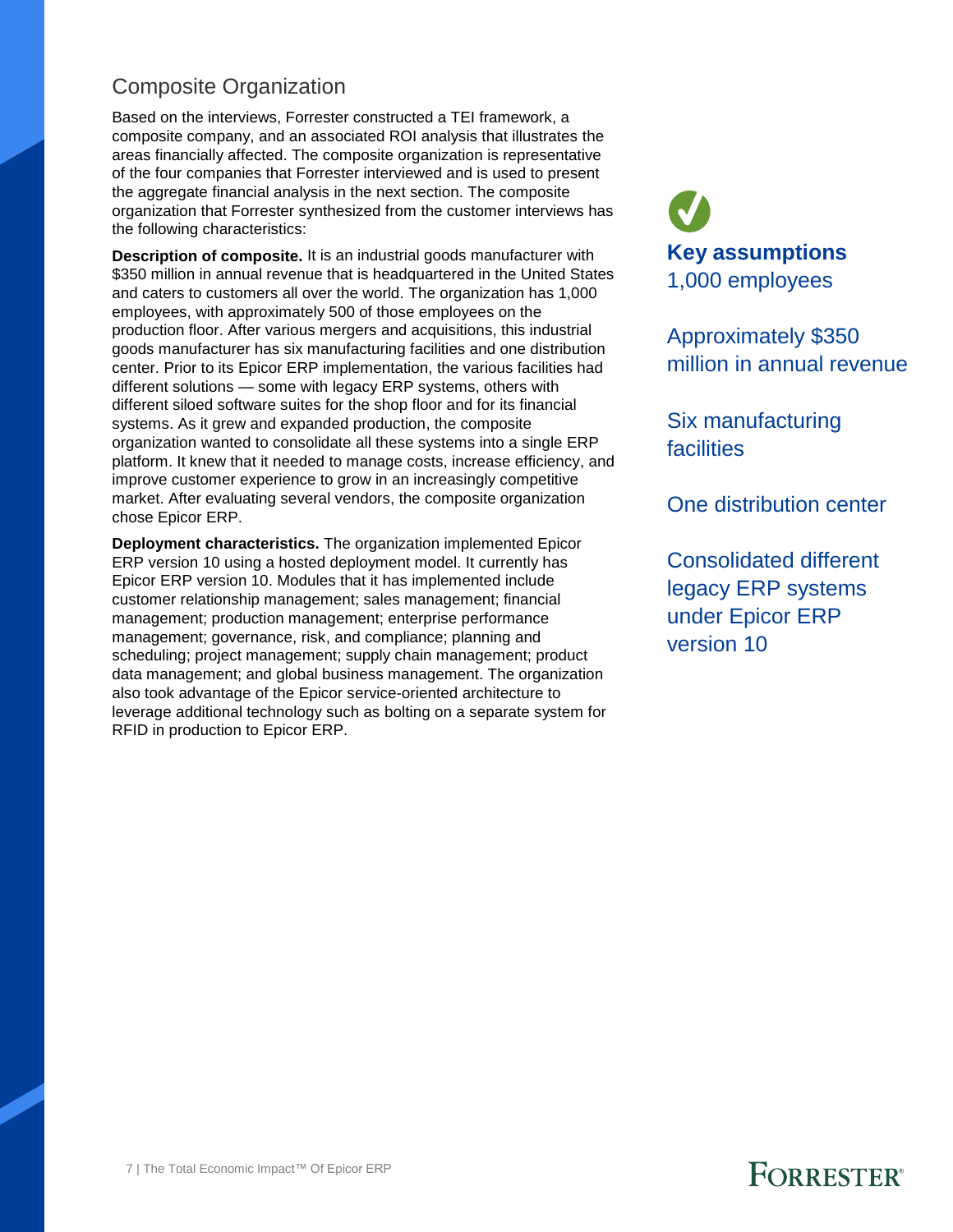## **Financial Analysis**

Itr Improved governance, risk,<br>and compliance

IT cost savings with

of legacy solutions

consolidation and replacement

Jtr

#### **QUANTIFIED BENEFIT AND COST DATA AS APPLIED TO THE COMPOSITE**

|            | <b>Total Benefits</b>                          |              |               |               |              |                                |
|------------|------------------------------------------------|--------------|---------------|---------------|--------------|--------------------------------|
| REF.       | <b>BENEFIT</b>                                 | <b>YEAR1</b> | <b>YEAR 2</b> | <b>YEAR 3</b> | <b>TOTAL</b> | <b>PRESENT</b><br><b>VALUE</b> |
| Atr        | Inventory savings                              | \$0          | \$2,800,000   | \$2,800,000   | \$5,600,000  | \$4,417,731                    |
| <b>Btr</b> | Improved supply chain<br>management efficiency | \$16,168     | \$32,337      | \$32,337      | \$80,841     | \$65,718                       |
| Ctr        | Improved planning and<br>scheduling            | \$250,875    | \$501,750     | \$501,750     | \$1,254,375  | \$1,019,710                    |
| Dtr        | Improved production efficiency                 | \$406,800    | \$813,600     | \$813,600     | \$2,034,000  | \$1,653,485                    |
| Etr        | Front-office labor savings                     | \$101,250    | \$202,500     | \$202,500     | \$506,250    | \$411,542                      |
| Ftr        | Incremental profit from<br>increased revenue   | \$0          | \$1,680,000   | \$1,713,600   | \$3,393,600  | \$2,675,883                    |
| Gtr        | Improved analytics efficiency                  | \$17,813     | \$35,625      | \$35,625      | \$89,063     | \$72,401                       |
| Htr        | Improved financial<br>management processes     | \$38,475     | \$76,950      | \$76,950      | \$192,375    | \$156,386                      |

mproved governance, nsk,  $$13,500$   $$27,000$   $$27,000$   $$67,500$   $$54,872$ 

**Total benefits (risk-adjusted) \$1,780,881 \$7,105,762 \$7,139,362 \$16,026,004 \$12,855,421** 

\$936,000 \$936,000 \$936,000 \$2,808,000 \$2,327,693

### Inventory Savings Due To Increased Visibility

Interviewed customers gained increased visibility across the enterprise, leading to improved supply chain management, production management, and planning and scheduling processes with Epicor ERP. Some interviewees were able to transition to a just-in-time (JIT) manufacturing process using Epicor ERP. By improving forecasting, interviewees produced a much more accurate supply of products to match the actual demand. Materials management also improved. Organizations were able to curb overproduction and excess inventory storage, while also reducing the likelihood of manufacturing shortfalls. One manufacturing firm increased its inventory accuracy by 10%, while another increased its material efficiency from 80% to over 90%. Another firm noted that it was also able to increase the number of inventory turns through Epicor ERP. One customer estimated that the accurate forecasting enabled by Epicor ERP saved the company over \$10 million in inventory costs annually. One interviewee discussed how "operators out on the [production] line actually scan parts… so that inventory is more accurate." For one Epicor ERP customer, the move to real time inventory management also increased savings by allowing bulk buys of materials, even when serving multiple facilities. When one facility had a shortage, increased visibility allowed for easy coordination with other facilities.

The table above shows the total of all benefits across the areas listed below, as well as present values (PVs) discounted at 10%. Over three years, the composite organization expects risk-adjusted total benefits to be a PV of \$12.9 million.



Inventory savings: **34%** of total benefits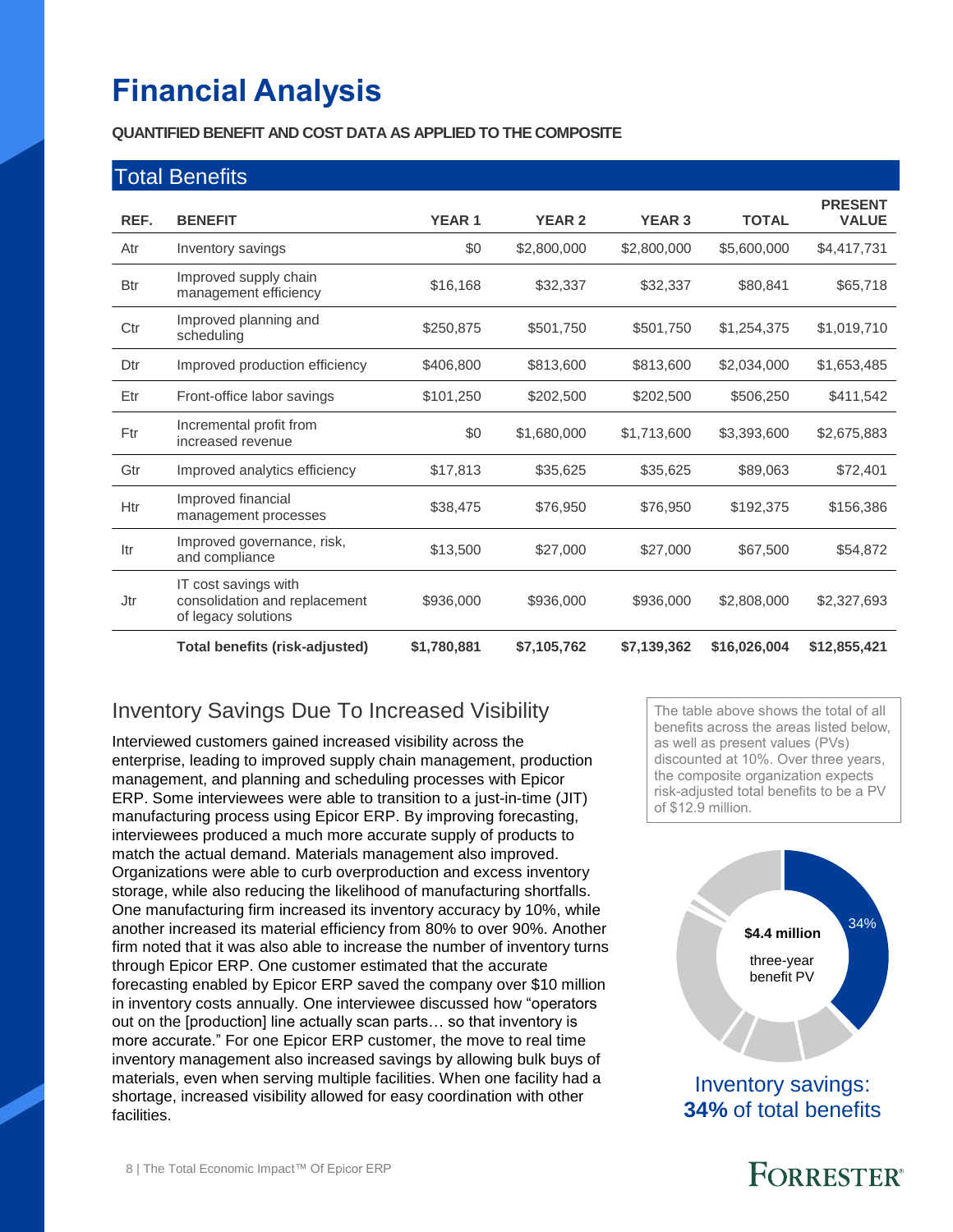For the composite organization, Forrester assumes that:

- › Inventory costs were reduced by \$3.5 million per year due to improved visibility into demand combined with more accurate forecasting and better planning and scheduling processes through Epicor ERP.
- › To be conservative, the analysis assumes that these reductions in inventory costs were realized in Year 2 of the organization's Epicor ERP implementation, as the composite organization fully ramped adoption of more efficient processes and implemented results from initial analysis.

The organization also considered several impact risks that could potentially reduce anticipated inventory savings:

- › Shifting market conditions leading to inaccurate forecasting.
- › Production forecasts that could be inaccurate if the organization does not implement or fully utilize Epicor ERP in all departments. For example, if prospective sales data is not complete or if data does not flow immediately into the software, the system may not be able to project the amount of work that will need to be completed.
- › Variability in inventory cost savings depending on an organization's industry and pre-Epicor ERP environment.

To account for these risks, Forrester adjusted this benefit downward by 20%, yielding a three-year risk-adjusted total PV of \$4,417,731.

Impact risk is the risk that the business or technology needs of the organization may not be met by the investment, resulting in lower overall total benefits. The greater the uncertainty, the wider the potential range of outcomes for benefit estimates.

|                | <b>Inventory Savings: Calculation Table</b> |            |              |               |               |
|----------------|---------------------------------------------|------------|--------------|---------------|---------------|
| REF.           | <b>METRIC</b>                               | CALC.      | <b>YEAR1</b> | <b>YEAR 2</b> | <b>YEAR 3</b> |
| A <sub>1</sub> | Inventory reduction                         |            | \$0          | \$3,500,000   | \$3,500,000   |
| At             | Inventory savings                           | A1         | \$0          | \$3,500,000   | \$3,500,000   |
|                | Risk adjustment                             | <b>20%</b> |              |               |               |
| Atr            | Inventory savings (risk-adjusted)           |            | \$0          | \$2,800,000   | \$2,800,000   |

#### Improved Supply Chain Management Efficiency

Complex inventory management functionality available through Epicor ERP improved supply chain management processes and increased efficiency. Prior to Epicor ERP, these interviewed organizations faced heavily manual processes to buy and track orders. One organization slashed its annual inventory count efforts from 24 hours to only 8 hours for each of the 70 employees across its seven locations. Another interviewed organization was able to improve productivity for its 10 buyers by eliminating manual tracking of orders and inventory within spreadsheets and by automatically suggesting purchase orders based on the demand forecast.

For the composite organization, Forrester assumes that:

- › Efficiencies through Epicor ERP reduced the labor effort for annual inventory counts from three days to one day, equivalent to 16 hours saved per person.
- › The organization has 70 employees performing inventory counts across its seven locations. The fully loaded compensation for these employees is \$40,000 per year.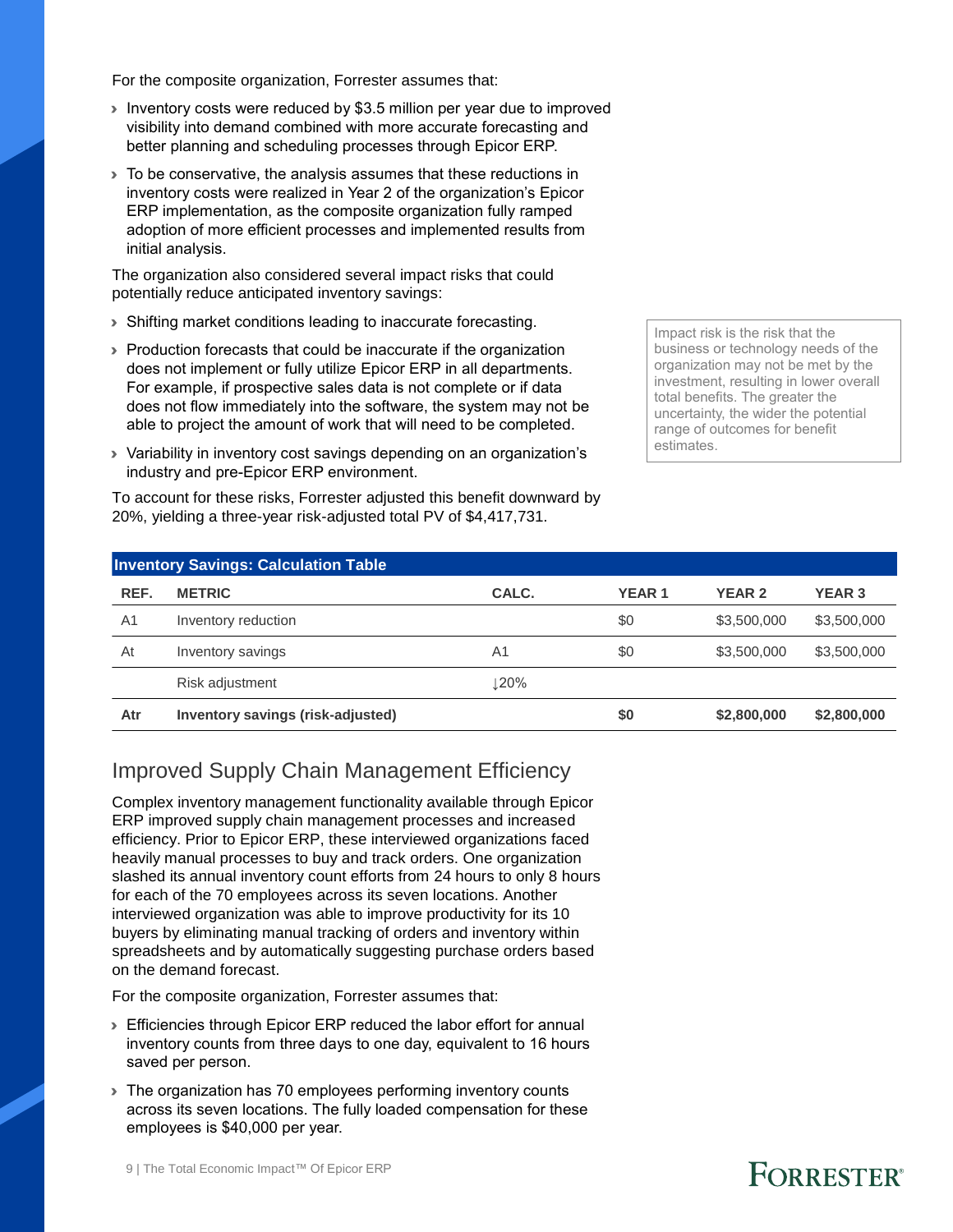- › More efficient supply chain management processes, such as order and inventory tracking, through Epicor ERP improved buyer productivity by 5%.
- › Forrester assumes that only 50% of these time savings are captured for productive work.
- › The composite organization has 10 buyers, and they are compensated with a fully loaded annual salary of \$50,000.
- › To be conservative, Forrester assumes that in the first year of implementation, the organization only sees 50% of these productivity gains, equivalent to five buyers. By Year 2, all buyers will see these 5% improved productivity gains.

The improvement in supply chain management efficiency will vary with:

- › The extent to which Epicor ERP is implemented across locations and departments.
- › The number of buyers, inventory managers, and locations and variability in compensation.
- › The organization's ability to capture additional productivity from freed buyer time.

To account for these risks, Forrester adjusted this benefit downward by 5%, yielding a three-year risk-adjusted total PV of \$70,916.

|                | <b>Improved Supply Chain Management Efficiency: Calculation Table</b> |                                                              |              |               |               |  |  |
|----------------|-----------------------------------------------------------------------|--------------------------------------------------------------|--------------|---------------|---------------|--|--|
| REF.           | <b>METRIC</b>                                                         | CALC.                                                        | <b>YEAR1</b> | <b>YEAR 2</b> | <b>YEAR 3</b> |  |  |
| <b>B1</b>      | Number of people                                                      |                                                              | 5            | 10            | 10            |  |  |
| <b>B2</b>      | Annual compensation                                                   |                                                              | \$50,000     | \$50,000      | \$50,000      |  |  |
| B <sub>3</sub> | Productivity improvement                                              |                                                              | 5%           | 5%            | 5%            |  |  |
| <b>B4</b>      | Percentage captured                                                   |                                                              | 50%          | 50%           | 50%           |  |  |
| <b>B5</b>      | Buyer productivity improvement                                        | B1*B2*B3*B4                                                  | \$6,250      | \$12,500      | \$12,500      |  |  |
| B <sub>6</sub> | Inventory count savings                                               | 10 people*7<br>locations*16<br>hours*(\$40K/<br>2,080 hours) | \$10,769     | \$21,538      | \$21,538      |  |  |
| Bt             | Improved supply chain management<br>efficiency                        | $B5+B6$                                                      | \$17,019     | \$34,038      | \$34,038      |  |  |
|                | Risk adjustment                                                       | $\downarrow$ 5%                                              |              |               |               |  |  |
| <b>Btr</b>     | Improved supply chain management<br>efficiency (risk-adjusted)        |                                                              | \$16,168     | \$32,337      | \$32,337      |  |  |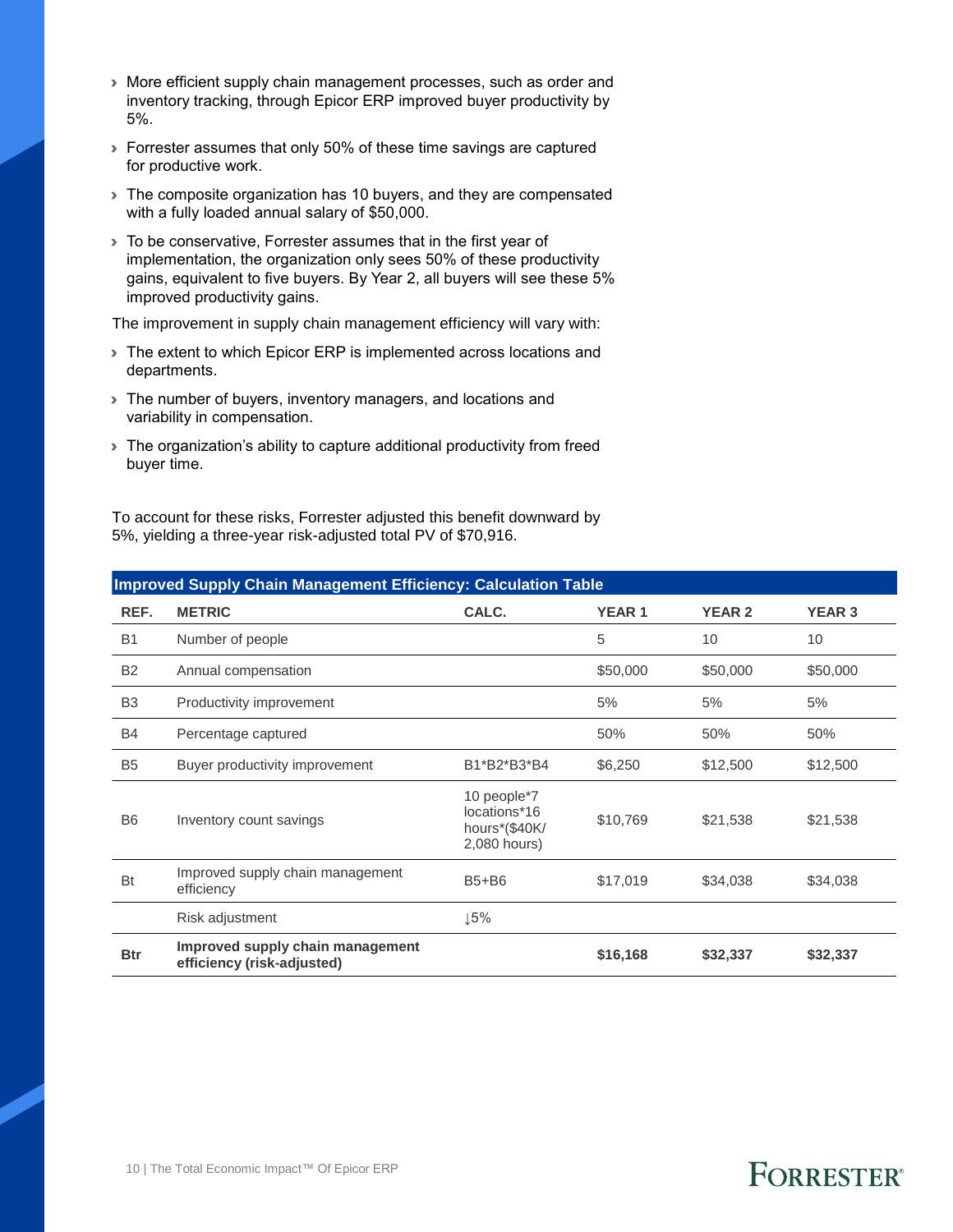### Improved Planning And Scheduling

Using Epicor ERP, interviewed customers experienced improved productivity of production schedulers. By delivering more accurate data to customers with a faster turnaround time, they reduced efforts on behalf of their customer service staff. With better planning and scheduling, these manufacturers also reduced the number of delayed jobs and ultimately avoided substantial expedited shipping costs as a result. One firm noted: "Too many jobs in the system means we had to expedite shipping, and that costs us between \$10K to \$30K. Before Epicor, we had two issues a week that required expedited shipping. That's been reduced to one issue every two weeks."

For the composite organization, Forrester assumes that:

- › Using Epicor ERP, it reduces issues that require expedited shipping by 26 per year. In the first year of implementation, Forrester conservatively assumes that only 50% of these improved planning and scheduling benefits are realized. The average cost of expedited shipping per incident is \$20,000.
- › Production scheduling and customer service staff both experience a 10% increase in efficiency, of which 50% is captured for productive work.
- › It employs five dedicated customer service staff and 10 production scheduling staff, at an average fully loaded annual salary of \$50,000.

The reduction in planning and scheduling expense will vary with:

- If The type and value of the products, markets the organization serves, and the distribution methods it uses to serve those markets.
- › The accuracy of the pre-Epicor ERP state system and quantity of related issues.
- › The number of customer service and production scheduling staff and their fully loaded compensation.

To account for these risks, Forrester adjusted this benefit downward by 10%, yielding a three-year risk-adjusted total PV of \$1,019,710.



Improved planning and scheduling: **8%** of total benefits

|                | <b>Improved Planning And Scheduling: Calculation Table</b>                          |                                |              |               |               |  |  |
|----------------|-------------------------------------------------------------------------------------|--------------------------------|--------------|---------------|---------------|--|--|
| REF.           | <b>METRIC</b>                                                                       | CALC.                          | <b>YEAR1</b> | <b>YEAR 2</b> | <b>YEAR 3</b> |  |  |
| C <sub>1</sub> | Average cost to expedite shipping                                                   |                                | \$20,000     | \$20,000      | \$20,000      |  |  |
| C <sub>2</sub> | Number of incidents avoided annually                                                |                                | 13           | 26            | 26            |  |  |
| C <sub>3</sub> | Shipping cost avoidance                                                             | $C1^{\star}C2$                 | \$260,000    | \$520,000     | \$520,000     |  |  |
| C <sub>4</sub> | Productivity improvement for planners,<br>schedulers, and customer inquiry handling | 15 FTEs * 10% *<br>\$50K * 50% | \$18,750     | \$37,500      | \$37,500      |  |  |
| Ct             | Improved planning and scheduling                                                    | $C3+C4$                        | \$278.750    | \$557,500     | \$557,500     |  |  |
|                | Risk adjustment                                                                     | $\perp$ 10%                    |              |               |               |  |  |
| Ctr            | Improved planning and scheduling<br>(risk-adjusted)                                 |                                | \$250,875    | \$501,750     | \$501,750     |  |  |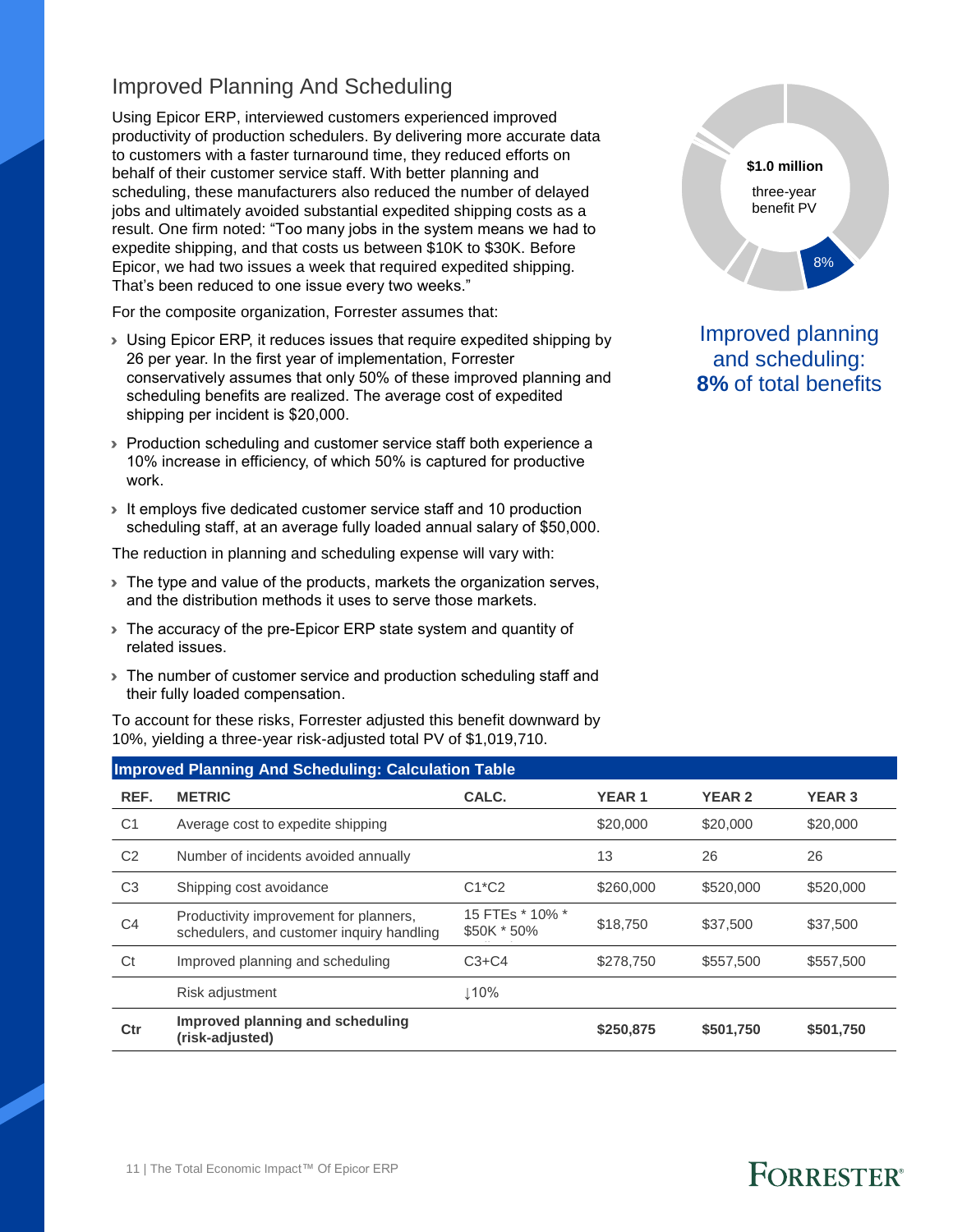#### Improved Production Efficiency

All interviewed organizations realized key production improvements by moving to Epicor ERP. Companies were able to level production loads; for one interviewed company, it reduced overtime by 5% to 10% for eight months and by 20% in its busiest four months. One interviewee discussed being able to shift their production line staff from 70% to 80% billable time up to 90% billable time by more efficiently using staff and monitoring labor more effectively. Similarly, one interviewee found they could save 5 minutes per production unit on a line, and another customer was able to improve line efficiency by 1 hour per day. Companies additionally identified significant accuracy improvements, with one interviewee achieving a 10% to 15% improvement in accuracy and \$250,000 annually in rework savings. One interviewee also eliminated one position for data entry with an annual salary of \$30,000.

For the composite organization, Forrester assumes that:

- › With Epicor ERP, overtime hours for approximately 200 production line employees were reduced by 8 hours a week per person through level loading of schedules of work centers and staff on the production floor. This overtime typically occurred during the composite organization's four-month (approximately 17-week) peak season.
- If The rate for these production line employees is \$15 per hour, with overtime at 1.5x that.
- › Job rework costs were reduced by \$250,000 per year.
- › To be conservative, the Forrester analysis assumes that only 50% of all cost and production efficiency savings are realized in the first year of the Epicor ERP implementation.

The improvement in production efficiency will vary with:

- › The number and fully loaded compensation of production line employees affected by overtime, as well as the current level of overtime and seasonal production demands.
- › The current production accuracy and levels of rework.

To account for these risks, Forrester adjusted this benefit downward by 10%, yielding a three-year risk-adjusted total PV of \$1,653,485.

| \$1.7 million            |  |
|--------------------------|--|
| three-year<br>benefit PV |  |
| 13%                      |  |

**STATISTICS** 

#### Improved production efficiency: **13%** of total benefits

|                | <b>Improved Production Efficiency: Calculation Table</b>                                                           |                                                                         |              |               |               |  |  |
|----------------|--------------------------------------------------------------------------------------------------------------------|-------------------------------------------------------------------------|--------------|---------------|---------------|--|--|
| REF.           | <b>METRIC</b>                                                                                                      | CALC.                                                                   | <b>YEAR1</b> | <b>YEAR 2</b> | <b>YEAR 3</b> |  |  |
| D <sub>1</sub> | Cost savings from reduction in job rework                                                                          |                                                                         | \$125,000    | \$250,000     | \$250,000     |  |  |
| D <sub>2</sub> | Labor savings from data entry process<br>automation                                                                |                                                                         | \$15,000     | \$30,000      | \$30,000      |  |  |
| D <sub>3</sub> | Reduction in overtime hours through level<br>loading of schedules of work centers and<br>staff on production floor | 200 FTEs * 8 hrs.<br>$*$ 17 weeks $*$<br>$$22.5/hr. * 50\%$<br>realized | \$312,000    | \$624,000     | \$624,000     |  |  |
| Dt             | Improved production efficiency                                                                                     | $D1+D2+D3$                                                              | \$452,000    | \$904,000     | \$904,000     |  |  |
|                | Risk adjustment                                                                                                    | 110%                                                                    |              |               |               |  |  |
| Dtr            | Improved production efficiency (risk-<br>adjusted)                                                                 |                                                                         | \$406,800    | \$813,600     | \$813,600     |  |  |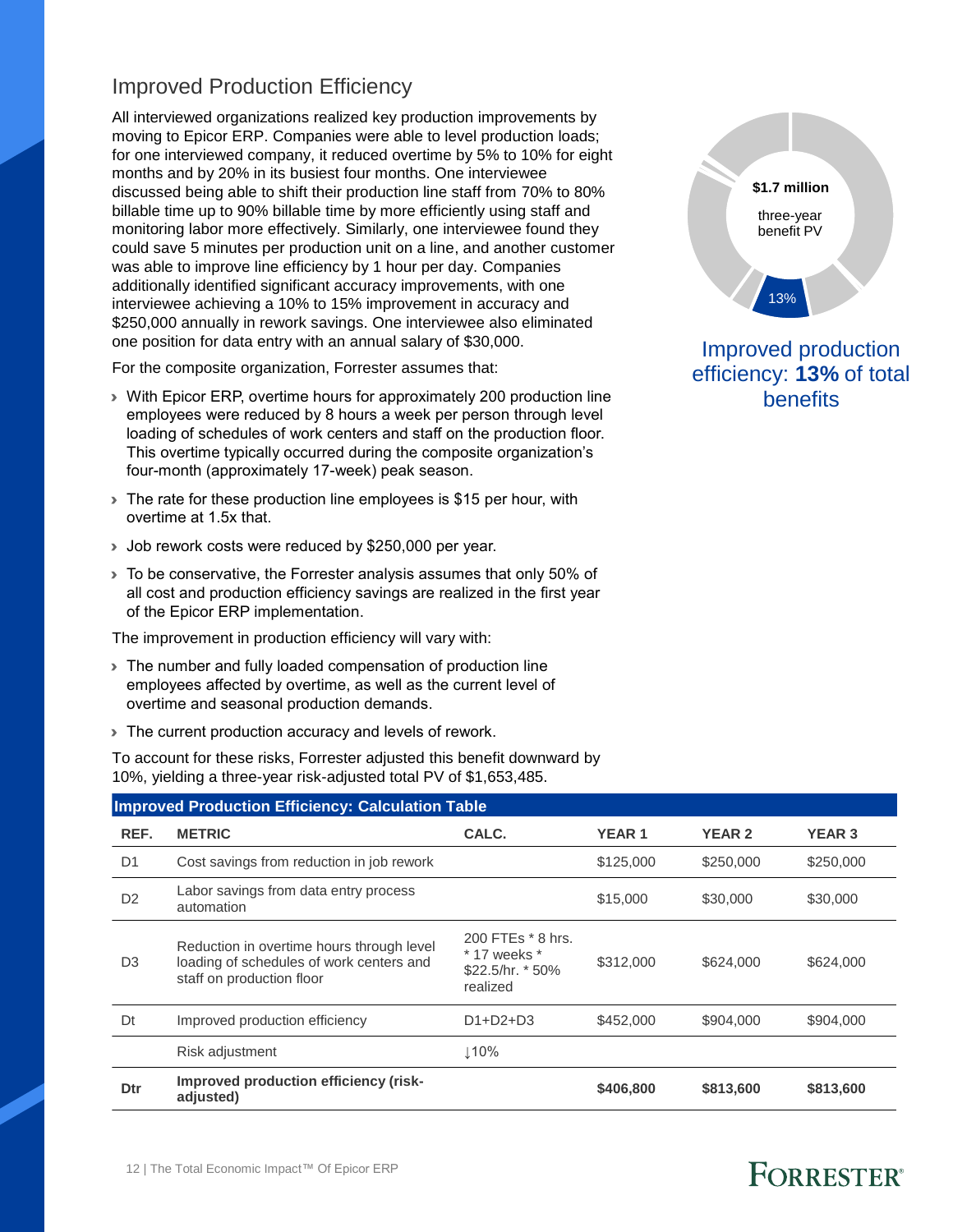### Front-Office Savings

Multiple interviewed companies discussed being able to take on business growth with increased agility due to Epicor ERP. One interviewee's company moved three FTEs from their front office to more valuable production work, while another interviewee noted that they increased headcount by only 20% even while their business was growing by a much larger 50%. While the details of this benefit will vary greatly for each organization, interviewed organizations were clearly able to take advantage of the agility provided by Epicor ERP to optimize their labor resources.

For the composite organization, Forrester assumes that:

- › In the first year, the organization shifted 1.5 FTE front-office staff to production, followed by an additional 1.5 FTEs in the second year.
- › The fully loaded annual compensation of front-office staff is \$75,000.

The value of front-office savings with increased agility will vary with actual business growth and the associated operational demands based on specific industries and regions.

To account for these risks, Forrester adjusted this benefit downward by 10%, yielding a three-year risk-adjusted total PV of \$411,542.

#### **Increased Agility — Growth: Calculation Table**

| REF.           | <b>METRIC</b>                                                                              | CALC.   | <b>YEAR1</b> | <b>YEAR 2</b> | <b>YEAR 3</b> |
|----------------|--------------------------------------------------------------------------------------------|---------|--------------|---------------|---------------|
| E1             | Number of front-office staff moved to<br>design and production with optimized<br>processes |         | 1.5          | 3.0           | 3.0           |
| E <sub>2</sub> | Annual compensation                                                                        |         | \$75,000     | \$75,000      | \$75,000      |
| Et             | Increased agility - growth                                                                 | $E1*E2$ | \$112,500    | \$225,000     | \$225,000     |
|                | Risk adjustment                                                                            | 110%    |              |               |               |
| Etr            | Increased agility - growth (risk-<br>adjusted)                                             |         | \$101,250    | \$202,500     | \$202,500     |

#### Improved Customer Experience Leading To Increased Revenue

Interviewed organizations found that the improved forecasting, visibility, efficiency, and customer experience led to increased revenues. One customer identified a six-fold increase in its quote hit rate from 5% to 35%. It closed contracts with three times as many customers per year and gained \$50,000 per year in referrals. The customer also found that increased collaboration and visibility enabled it to sell parts to more customers. Another interviewee shared that with Epicor, they increased revenue annually by 5% to 10% rather than 1% to 2% when using legacy systems.

For the composite organization, Forrester assumes that:

- › It has an annual revenue of \$350 million, with an average 2% growth rate and a profit margin of 10%.
- › It experienced a 6% annual increase in revenue in years 2 and 3 that it would not have experienced without Epicor ERP.



Incremental profit from increased revenue: **21%** of total benefits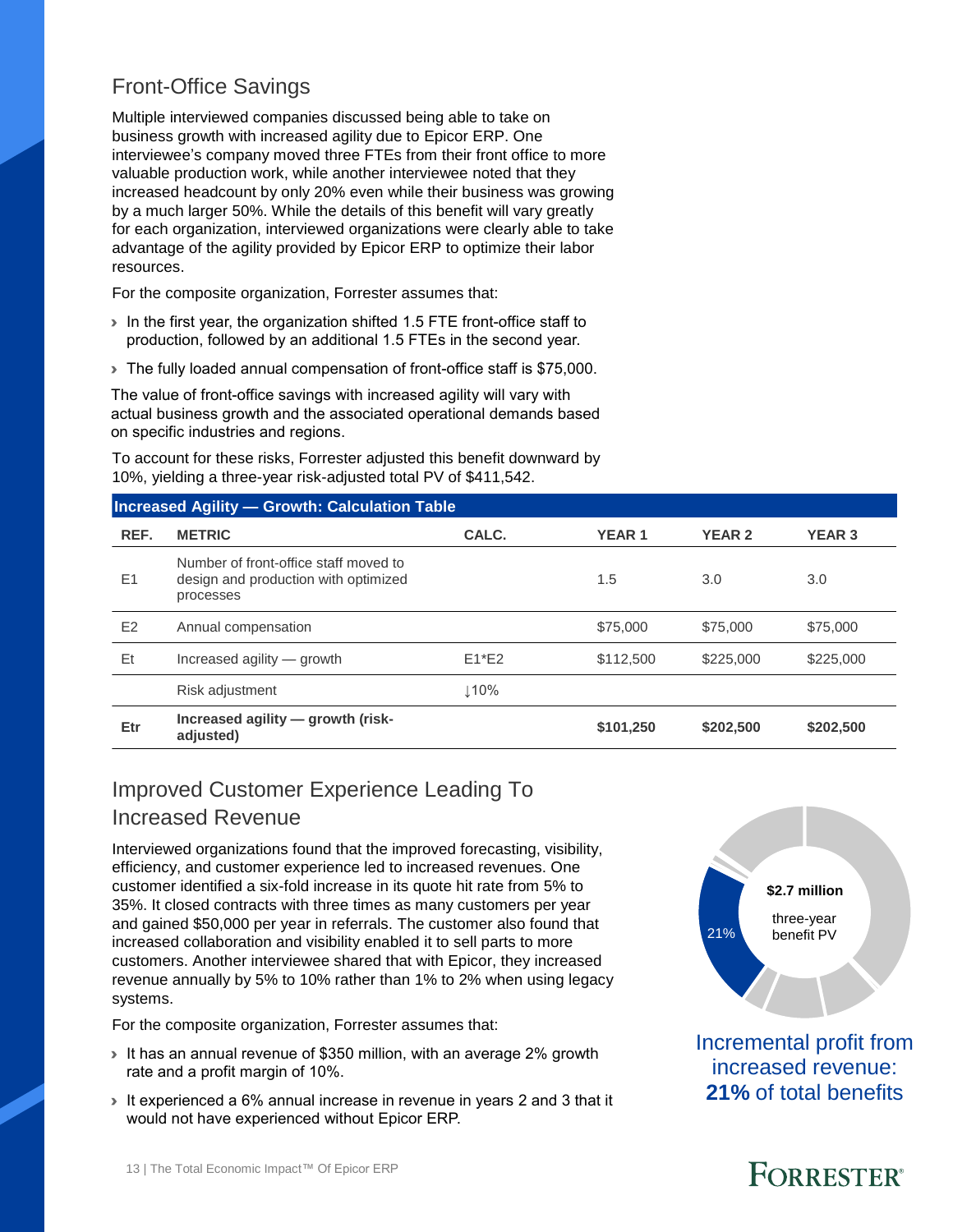› The benefit of increased sales from improved customer experience due to increased customer collaboration, visibility, and process efficiency will not be realized until Year 2 of the Epicor ERP implementation.

The amount of incremental profit increases will vary with:

- › The annual revenue and average profit margin of the organization.
- › The extent to which Epicor ERP is deployed across sales, billing, and production teams and the time it takes to fully adopt the system and implement changes from better analysis.
- › The organization's efforts to leverage Epicor ERP to provide better customer service and collaborative projects.

To account for these risks, Forrester adjusted this benefit downward by 20%, yielding a three-year risk-adjusted total PV of \$2,675,883.

| <b>Incremental Profit From Increased Revenue: Calculation Table</b> |                                                                                                                                                      |                                                         |               |               |               |  |
|---------------------------------------------------------------------|------------------------------------------------------------------------------------------------------------------------------------------------------|---------------------------------------------------------|---------------|---------------|---------------|--|
| REF.                                                                | <b>METRIC</b>                                                                                                                                        | CALC.                                                   | <b>YEAR1</b>  | <b>YEAR 2</b> | <b>YEAR 3</b> |  |
| F <sub>1</sub>                                                      | Annual revenue                                                                                                                                       |                                                         | \$350,000,000 | \$357,000,000 | \$364,140,000 |  |
| F <sub>2</sub>                                                      | Percentage increase in revenue due to<br>better customer experience with improved<br>processes and increased collaboration with<br><b>Epicor ERP</b> |                                                         | $0\%$         | 6%            | 6%            |  |
| F <sub>3</sub>                                                      | Profit margin                                                                                                                                        | Sample<br>manufacturing<br>industry<br>operating margin | 10%           | 10%           | 10%           |  |
| Ft.                                                                 | Incremental profit from increased revenue                                                                                                            | F1 (from previous<br>year)*F2*F3                        | \$0           | \$2,100,000   | \$2,142,000   |  |
|                                                                     | Risk adjustment                                                                                                                                      | ↓20%                                                    |               |               |               |  |
| <b>Ftr</b>                                                          | Incremental profit from increased<br>revenue (risk-adjusted)                                                                                         |                                                         | \$0           | \$1,680,000   | \$1,713,600   |  |

### Improved Analytics Efficiency

Organizations also gained better analytics and BI capabilities through Epicor ERP. They consistently cited the ease of creating and using dashboards within Epicor ERP to access valuable information and analysis to improve efficiency in the enterprise. These manufacturers found that they could implement sophisticated analysis with real-time information from all areas within the organization and close monitoring of key performance indicators. Prior to Epicor ERP, organizations' analytics teams had to work with the IT department to mine data from back-end systems to generate reports. Epicor ERP brought more efficient reporting capabilities and saved time and effort for the analytics teams.

For the composite organization, Forrester assumes that:

- › Improved efficiency for the entire six-person analytics team is quantified at half an FTE. The fully loaded compensation for this analytics team is \$75,000.
- › To be conservative, the analysis assumes that only 50% of these analytics efficiency savings are realized in the first year of the Epicor ERP implementation.

"The dashboard function in Epicor ERP version 10 works very well because you can create a dashboard for users on the fly and give them insight into what's happening in a format that they want. It saved a lot of time for us trying to run queries and give the data to them."

*IT manager, industrial goods manufacturing*

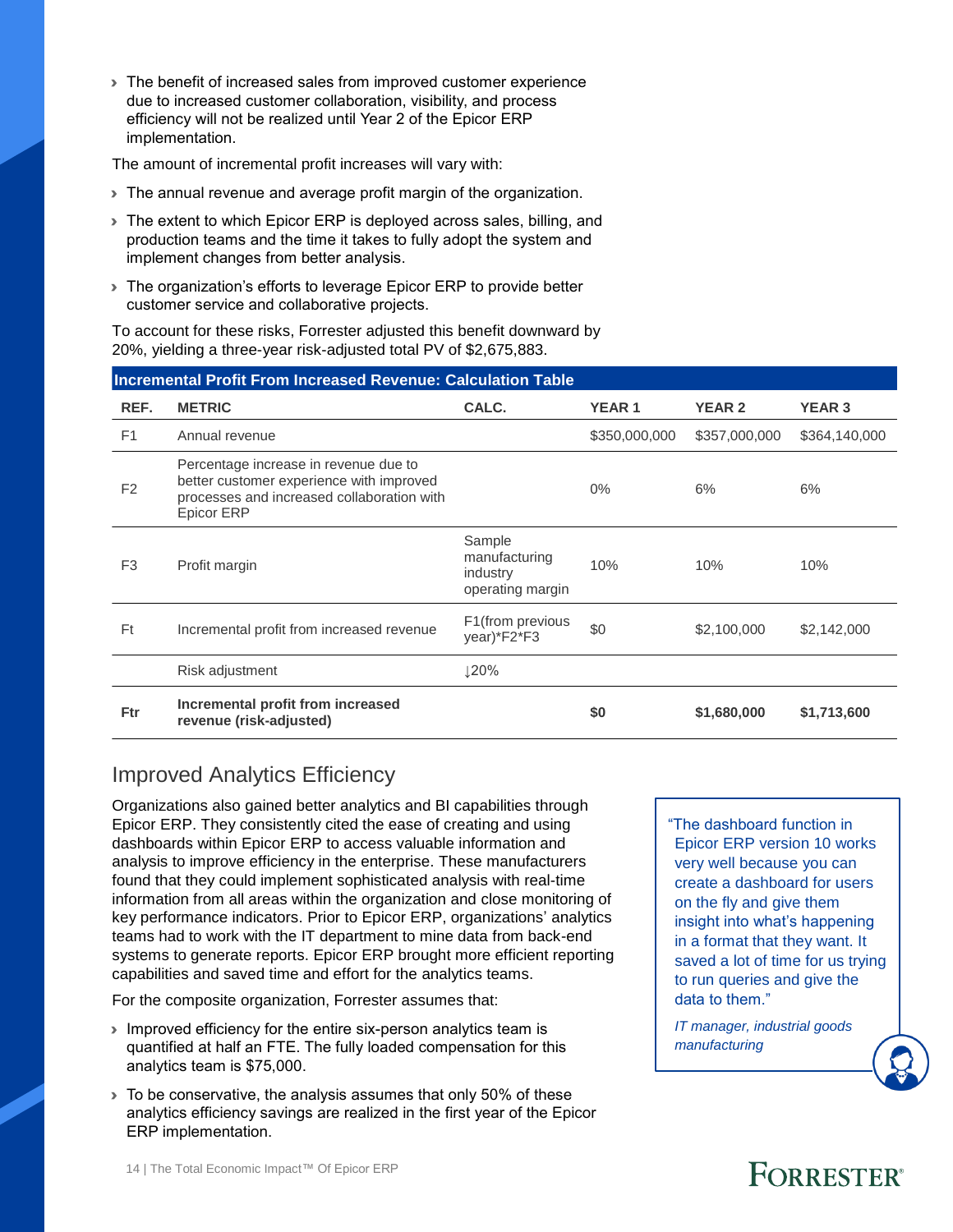Other organizations may find variable results depending upon their usage of analytics, the size of the analytics team, and the compensation of these analysts.

To account for these risks, Forrester adjusted this benefit downward by 5%, yielding a three-year risk-adjusted total PV of \$72,401.

| <b>Improved Analytics Efficiency: Calculation Table</b> |                                                   |         |              |               |               |  |
|---------------------------------------------------------|---------------------------------------------------|---------|--------------|---------------|---------------|--|
| REF.                                                    | <b>METRIC</b>                                     | CALC.   | <b>YEAR1</b> | <b>YEAR 2</b> | <b>YEAR 3</b> |  |
| G1                                                      | Number of FTEs saved for analytics team           |         | 0.25         | 0.50          | 0.50          |  |
| G <sub>2</sub>                                          | Annual compensation per person                    |         | \$75,000     | \$75,000      | \$75,000      |  |
| Gt                                                      | Improved analytics efficiency                     | $G1*G2$ | \$18,750     | \$37,500      | \$37,500      |  |
|                                                         | Risk adjustment                                   | 15%     |              |               |               |  |
| Gtr                                                     | Improved analytics efficiency (risk-<br>adjusted) |         | \$17,813     | \$35,625      | \$35,625      |  |

#### Improved Financial Management Processes

Organizations also gained more efficient financial management processes with their Epicor ERP implementation. One interviewee consolidated and restructured their team in the face of significant business growth, allowing them to avoid a projected 25% increase in project staff of 14 FTEs across seven facilities. Two other interviewed organizations discussed reduced efforts for end-of-month reporting, saving 12 hours per FTE in the last week of every month.

The composite organization saved 144 hours per year for its financial managers and accountants, affecting 7.5 FTEs in Year 1 and 15 FTEs in years 2 and 3 at an annual salary of \$78,000.

Risks that may affect the actual value of these benefits could derive from the number of financial managers and accountants, their salaries, and industry-specific financial procedures.

To account for these risks, Forrester adjusted this benefit downward by 5%, yielding a three-year risk-adjusted total PV of \$156,386.

|                | <b>Improved Financial Management Processes: Calculation Table</b> |                       |              |               |               |  |  |
|----------------|-------------------------------------------------------------------|-----------------------|--------------|---------------|---------------|--|--|
| REF.           | <b>METRIC</b>                                                     | CALC.                 | <b>YEAR1</b> | <b>YEAR 2</b> | <b>YEAR 3</b> |  |  |
| H1             | Number of financial<br>management/accounting staff                |                       | 7.5          | 15            | 15            |  |  |
| H <sub>2</sub> | Number of hours saved each year                                   | $3*4$ hrs. $*12$ mos. | 144          | 144           | 144           |  |  |
| H <sub>3</sub> | Hourly compensation                                               | \$78,000 per year     | \$37.50      | \$37.50       | \$37.50       |  |  |
| Ht             | Improved financial management processes                           | $H1*H2*H3$            | \$40,500     | \$81,000      | \$81,000      |  |  |
|                | Risk adjustment                                                   | 15%                   |              |               |               |  |  |
| Htr            | Improved financial management<br>processes (risk-adjusted)        |                       | \$38,475     | \$76,950      | \$76,950      |  |  |

### Improved Governance, Risk, And Compliance

Compliance can be especially difficult for multinational organizations. Each region may have different demands for production, sales, and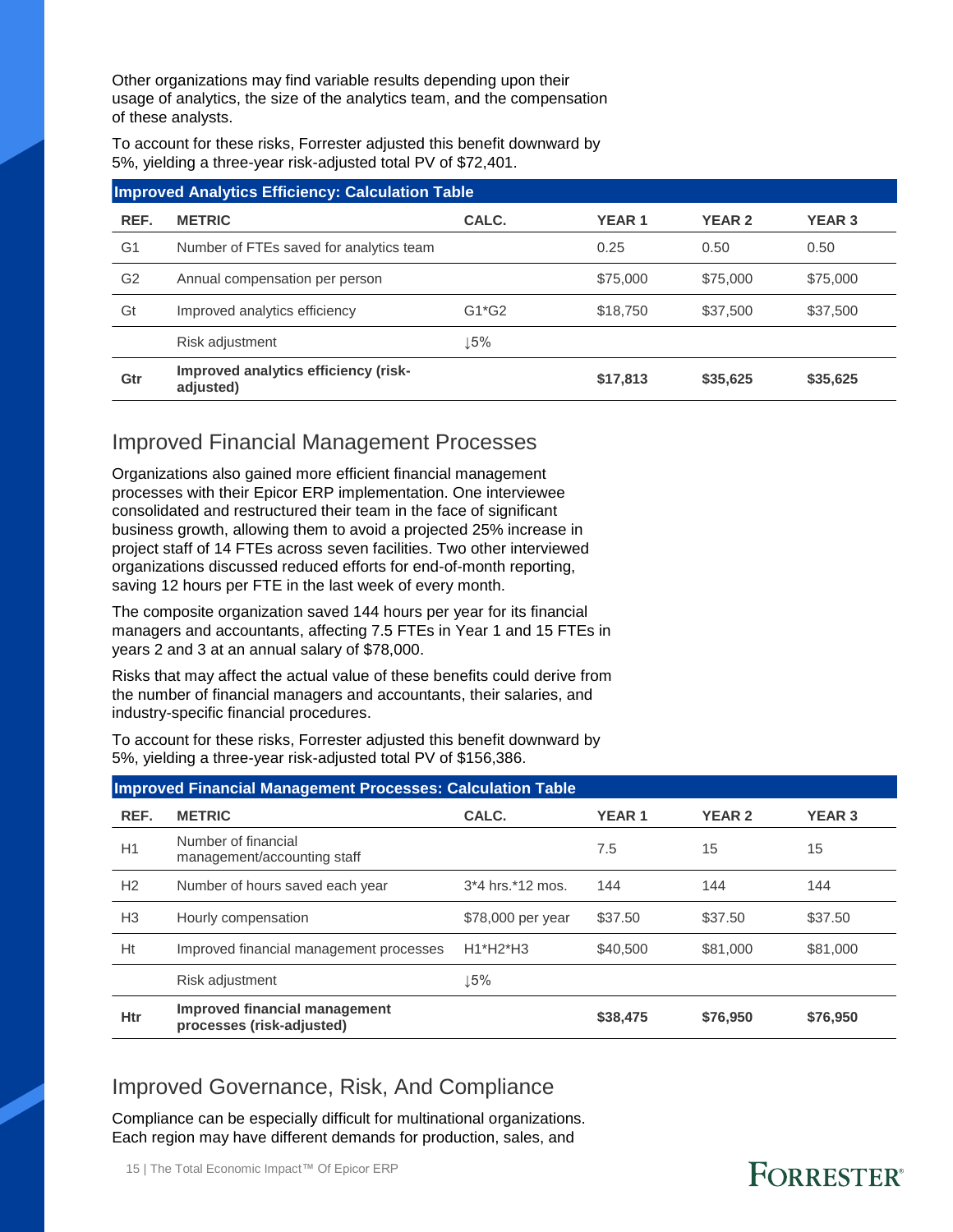shipping and will require companies to provide a variety of complex reporting to prove they are following all applicable rules. Many customers turn to an Epicor ERP solution to help them automatically adhere to all the regional regulations correctly, reducing the risk of mistakes and forgotten actions. Epicor ERP also assists by automatically pulling together any necessary reports and logs on schedule and in the correct format, improving employee productivity and reducing risks of fines or other costly regulatory issues. One interviewee streamlined compliance activities by automatically creating documents and coordinating with different agencies, ultimately reducing headcount by one FTE.

› The composite organization reduced compliance personnel by one FTE per year at a fully loaded compensation of \$30,000. To be conservative, the analysis assumes that only 50% of these analytics efficiency savings are realized in the first year of the Epicor ERP implementation.

The actual level of compliance savings will vary depending on the following:

- › The specific regions in which production and distribution occur. Companies operating in the US, in multiple European countries, or on a truly global scale will have vastly different compliance needs.
- › The industry and its associated regulatory demands, which vary widely between sectors such as pharmaceuticals and consumer goods. Savings could be achieved both through staffing efficiencies and reduced risk of regulatory fines for failed compliance.
- › The quantity and fully loaded compensation of compliance personnel.

To account for these risks, Forrester adjusted this benefit downward by 10%, yielding a three-year risk-adjusted total PV of \$54,872.

|              | Improved Governance, Risk, And Compliance: Calculation Table |         |              |               |               |
|--------------|--------------------------------------------------------------|---------|--------------|---------------|---------------|
| REF.         | <b>METRIC</b>                                                | CALC.   | <b>YEAR1</b> | <b>YEAR 2</b> | <b>YEAR 3</b> |
| $\mathsf{I}$ | Number of compliance personnel saved                         |         | 0.5          | 1.0           | 1.0           |
| 12           | Annual compensation per person                               |         | \$30,000     | \$30,000      | \$30,000      |
| It           | Improved governance, risk, and<br>compliance                 | $11*12$ | \$15,000     | \$30,000      | \$30,000      |
|              | Risk adjustment                                              | 110%    |              |               |               |
| ltr          | Improved governance, risk, and<br>compliance (risk-adjusted) |         | \$13,500     | \$27,000      | \$27,000      |

### IT Cost Savings With Consolidation And Replacement Of Legacy Solutions

For the companies interviewed, a major goal of implementing an ERP system is to consolidate software to reduce their associated licensing, hosting, and administration costs. This especially affects large, global companies that need to manage multiple production facilities and diverse ordering systems worldwide. A number of the manufacturers interviewed had multiple ERP systems for their facilities and subsidiaries as a result of growth through mergers and acquisitions. One interviewed company eliminated legacy software that charged per seat, accumulating \$800,000 in licensing alone, compared with Epicor ERP's \$124,000 licensing cost. Another interviewed company leveraged Epicor ERP to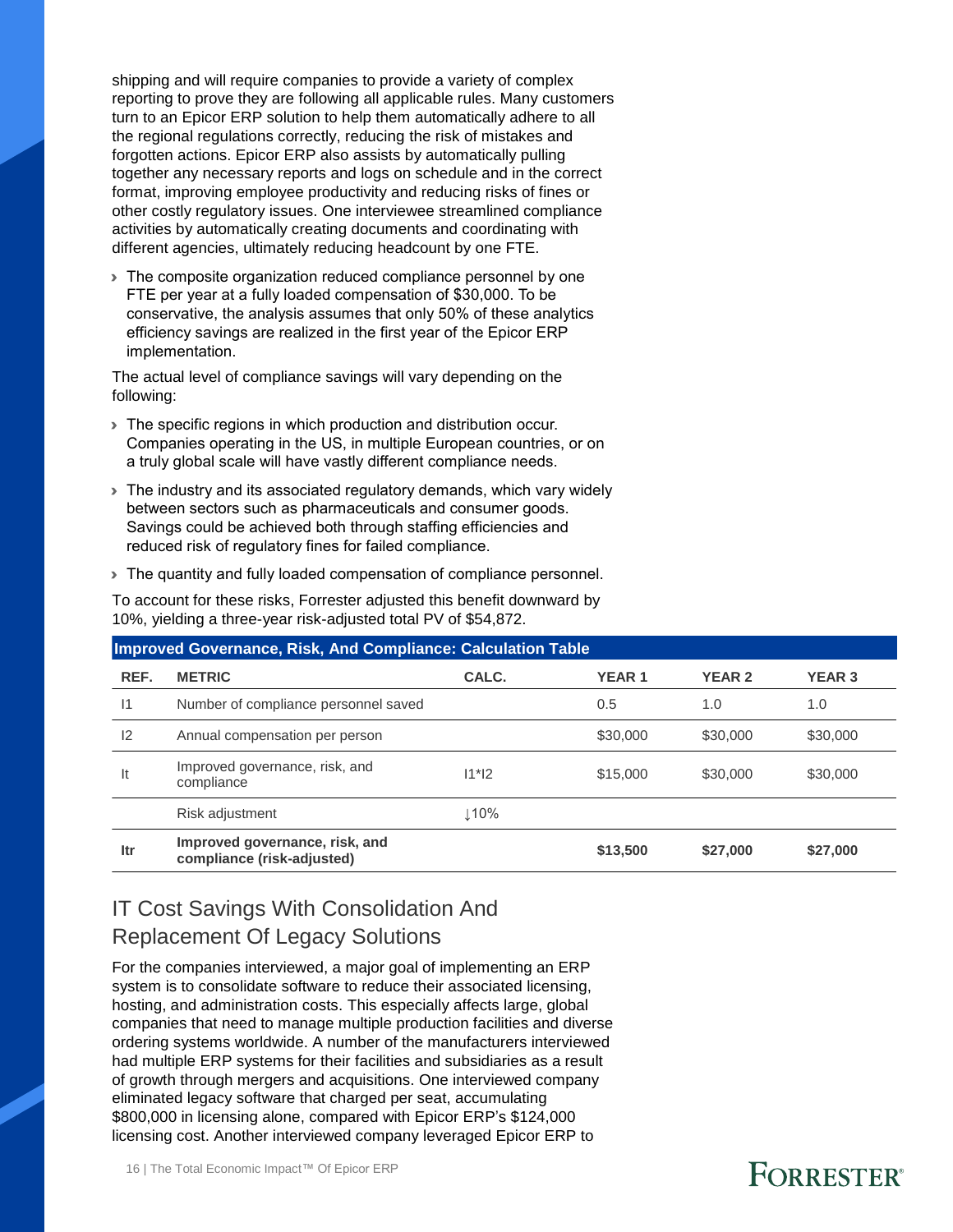bring all its sites onto the same platform, which eliminated \$400,000 in infrastructure costs, associated legacy maintenance fees, as well as six FTEs charged with backup and recovery and 14 system administrators across these seven sites.

For the composite organization, Forrester assumes that:

- › It eliminated \$800,000 in annual maintenance fees and infrastructure costs to support its legacy ERP systems.
- › It reduced IT staffing by two FTEs, saving \$190,000 annually.
- › It saved \$50,000 in backup and recovery costs by moving to Epicor ERP.

The overall benefit may deviate from the risks based on the variability of the following:

- › Quantity, cost, and types of legacy systems and infrastructure.
- › Quantity of production and distribution facilities.
- › Number of active users.

To account for these risks, Forrester adjusted this benefit downward by 10%, yielding a three-year risk-adjusted total PV of \$2,327,693.



IT cost savings with consolidation and replacement of legacy solutions: **18%** of total benefits

#### **IT Cost Savings With Consolidation And Replacement Of Legacy Solutions: Calculation Table**

| REF.           | <b>METRIC</b>                                                                                 | CALC.      | <b>YEAR1</b> | <b>YEAR 2</b> | <b>YEAR 3</b> |
|----------------|-----------------------------------------------------------------------------------------------|------------|--------------|---------------|---------------|
| J <sub>1</sub> | Cost of legacy solutions — maintenance fees<br>and infrastructure costs                       |            | \$800,000    | \$800,000     | \$800,000     |
| J2             | <b>IT</b> resource costs                                                                      |            | \$190,000    | \$190,000     | \$190,000     |
| J <sub>3</sub> | Backup and recovery savings                                                                   |            | \$50,000     | \$50,000      | \$50,000      |
| Jt             | IT cost savings with consolidation and<br>replacement of legacy solutions                     | $J1+J2+J3$ | \$1,040,000  | \$1,040,000   | \$1,040,000   |
|                | Risk adjustment                                                                               | 110%       |              |               |               |
| Jtr            | IT cost savings with consolidation and<br>replacement of legacy solutions (risk-<br>adjusted) |            | \$936,000    | \$936,000     | \$936,000     |

#### **Flexibility**

The value of flexibility is clearly unique to each customer, and the measure of its value varies from organization to organization. There are multiple scenarios in which a customer might choose to implement Epicor ERP and later realize additional uses and business opportunities, including:

› As the organizations gained improved agility and efficiency with their implementation of Epicor ERP 10, they would see additional cost savings and incremental revenue and profits from faster time-tomarket as they launched new products or expanded into new geographies.

Flexibility, as defined by TEI, represents an investment in additional capacity or capability that could be turned into business benefit for a future additional investment. This provides an organization with the "right" or the ability to engage in future initiatives but not the obligation to do so.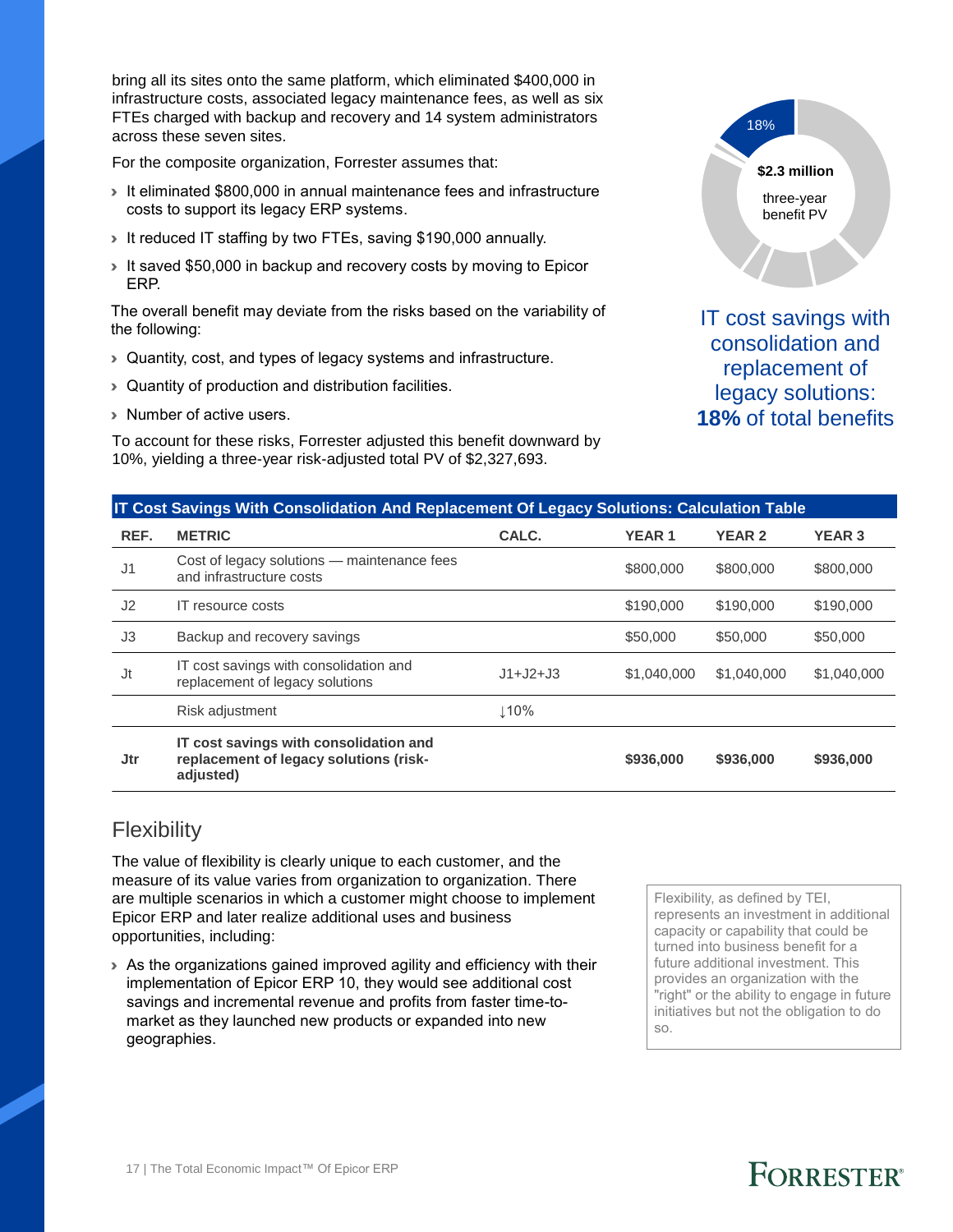- › Organizations that implemented less than the full number of available modules of the Epicor ERP suite would see additional efficiency benefits and cost savings as they implemented other modules and capabilities. These capabilities could also include social, mobile, and BI capabilities that Epicor ERP offers.
- › Organizations that implemented Epicor ERP in a SaaS deployment model are also future proofed, as their systems are automatically upgraded with capabilities and features. As a result, they can quickly realize the associated benefits from these upgrades. The scale of these benefits will be dependent on the appetite of the organizations to implement these new features.
- › One organization also cited that it chose Epicor ERP because it had the flexibility to move to the cloud when needed with minimal transition costs. It had already implemented a hosted deployment for Epicor ERP.
- › Organizations can also choose to leverage additional manufacturing technology, such as 3D printing, with Epicor's service-oriented architecture. They can save on integration costs and see revenue benefits or efficiency savings from these initiatives.

Flexibility would also be quantified when evaluated as part of a specific project (described in more detail in Appendix A).

"We have a few manufacturing partners overseas, and I like the way that Epicor ERP sets us up with the capabilities for our next acquisition. We like the fact that we can use the same module in a different fashion. And with the cloud-based Epicor ERP technology, we are ready for growth."

*Operations manager, industrial parts manufacturing*

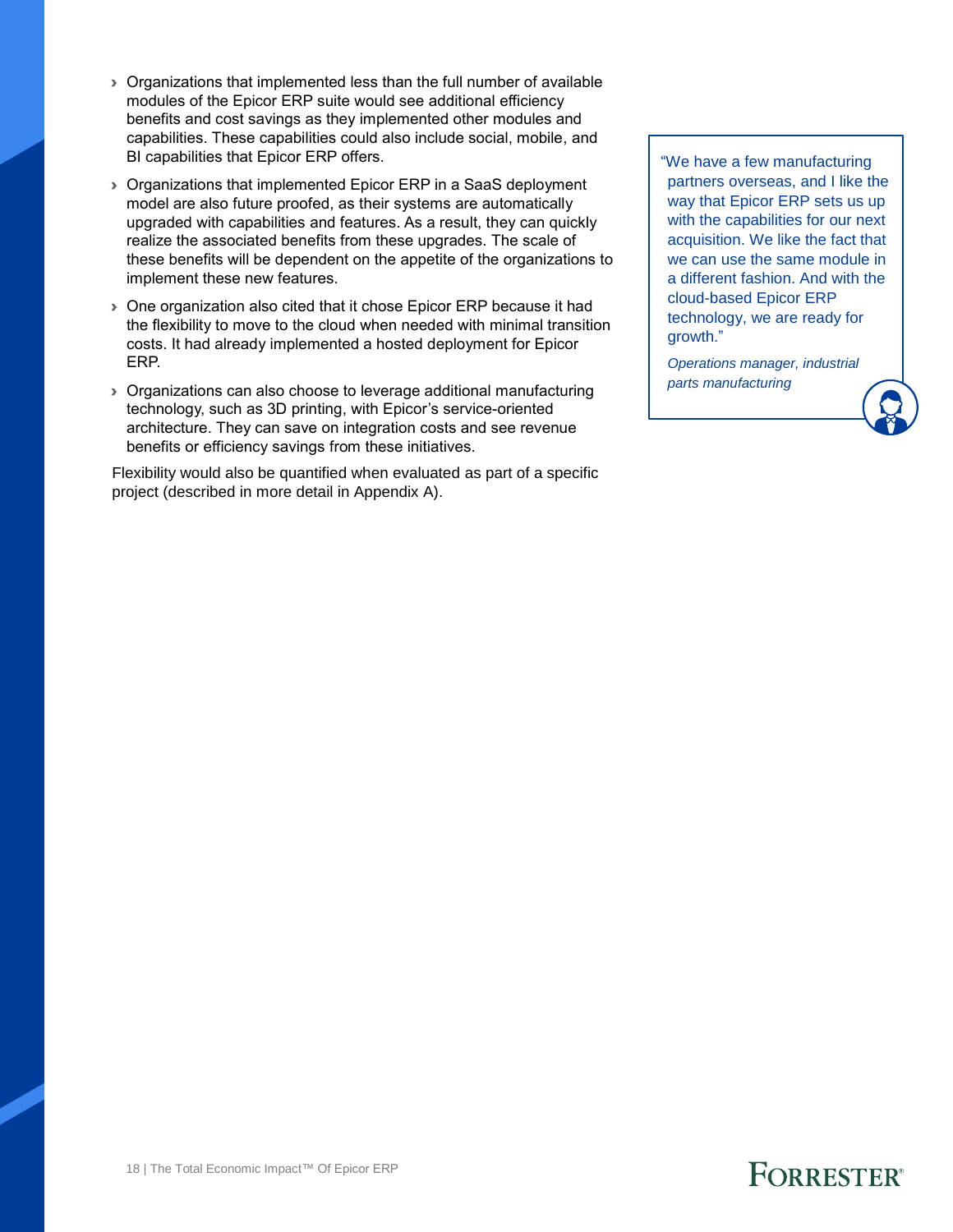|      | <b>Total Costs</b>                     |                |              |               |               |              |                                |
|------|----------------------------------------|----------------|--------------|---------------|---------------|--------------|--------------------------------|
| REF. | <b>COST</b>                            | <b>INITIAL</b> | <b>YEAR1</b> | <b>YEAR 2</b> | <b>YEAR 3</b> | <b>TOTAL</b> | <b>PRESENT</b><br><b>VALUE</b> |
| Ktr  | Epicor Fees                            | \$1,050,000    | \$0          | \$210,000     | \$210,000     | \$1,470,000  | \$1,381,330                    |
| Ltr  | Infrastructure costs                   | \$0            | \$252,000    | \$252,000     | \$252,000     | \$756,000    | \$626,687                      |
| Mtr  | Professional fees                      | \$241,500      | \$21,000     | \$21,000      | \$21,000      | \$304,500    | \$293.724                      |
| Ntr  | Implementation cost                    | \$378,350      | \$0          | \$0           | \$0           | \$378,350    | \$378,350                      |
| Otr  | Administrative costs                   | \$0            | \$343,350    | \$343,350     | \$343,350     | \$1,030,050  | \$853,861                      |
|      | <b>Total costs (risk-</b><br>adjusted) | \$1,669,850    | \$616,350    | \$826,350     | \$826,350     | \$3,938,900  | \$3,533,951                    |

### Epicor Fees

Organizations interviewed implemented Epicor ERP in a hosted model, on-premises, or in a SaaS deployment. Epicor provides different pricing models based on each organization's choice of deployment — cloud, hybrid, or on-premises.

- › The composite organization chose to deploy Epicor ERP as a hosted solution.
- › In this analysis, the composite organization spent \$1 million for its Epicor ERP license. This initial \$1 million included first-year maintenance fees. Subsequent annual maintenance fees of 20% of license fees, equivalent to \$200,000 starting from Year 2, were paid by the composite organization.
- › As fees are variable, readers of this study should consult with Epicor for pricing specific to their organization when conducting their own analysis.

Risks that affect this cost include:

› Epicor license and maintenance fees vary from organization to organization, considering different contract agreements, the number of modules implemented, and the number of users

To account for these risks, Forrester adjusted this cost upward by 5%, yielding a three-year risk-adjusted total PV of \$1,381,330.

The table above shows the total of all costs across the areas listed below, as well as present values (PVs) discounted at 10%. Over three years, the composite organization expects risk-adjusted total costs to be a PV of \$3.5 million.



#### Epicor fees: **39%** of total costs

|                | <b>Epicor Fees: Calculation Table</b> |         |                |              |               |               |
|----------------|---------------------------------------|---------|----------------|--------------|---------------|---------------|
| REF.           | <b>METRIC</b>                         | CALC.   | <b>INITIAL</b> | <b>YEAR1</b> | <b>YEAR 2</b> | <b>YEAR 3</b> |
| K <sub>1</sub> | License                               |         | 1,000,000      |              |               |               |
| K <sub>2</sub> | Maintenance                           |         |                |              | 200,000       | 200,000       |
| Kt             | Epicor fees                           | $K1+K2$ | \$1,000,000    | \$0          | \$200,000     | \$200,000     |
|                | Risk adjustment                       | ↑5%     |                |              |               |               |
| Ktr            | Epicor fees (risk-adjusted)           |         | \$1,050,000    | \$0          | \$210,000     | \$210,000     |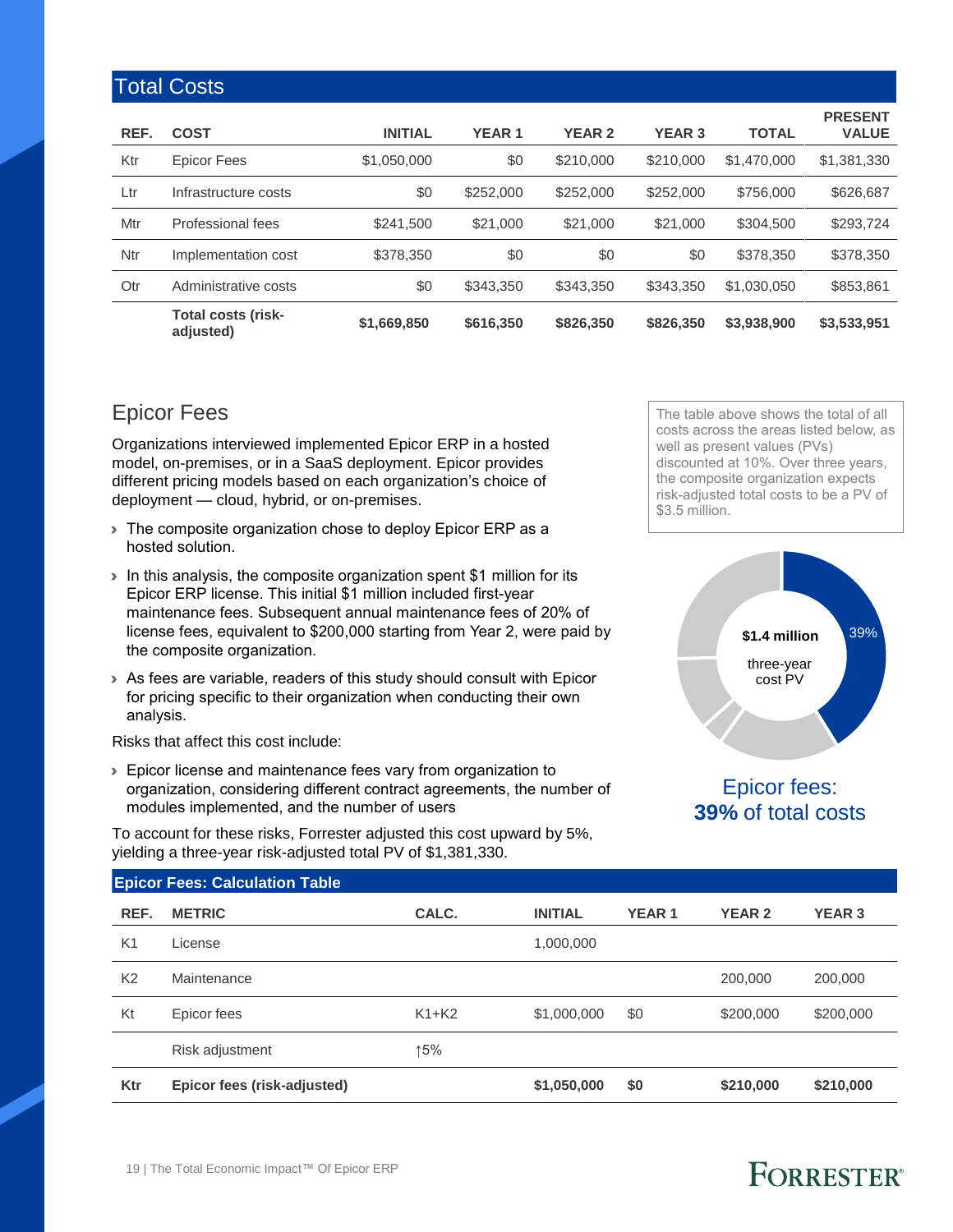#### Infrastructure Costs

Epicor ERP can be set up on internal servers, hosted externally, or delivered in a SaaS model. Some companies choose to host the software internally for security and control, while other companies choose to use external hosting, as it reduces capital expenditures and ongoing maintenance while also increasing the flexibility to add or reduce server space.

The composite organization in this model relied entirely on external hosting for Epicor ERP, spending \$240,000 annually.

The following factors may affect the actual infrastructure costs experienced by other customers:

- › Existing infrastructure and legacy systems that may need to be integrated.
- › Cost differences between internal and external hosting.
- › Quantity of facilities, users, and products and the resulting amount of data and processing demands needed.

To account for these risks, Forrester adjusted this cost upward by 5%, yielding a three-year risk-adjusted total PV of \$626,687.



#### Infrastructure costs: **18%** of total costs

|      | <b>Infrastructure Costs: Calculation Table</b> |          |                |              |               |               |
|------|------------------------------------------------|----------|----------------|--------------|---------------|---------------|
| REF. | <b>METRIC</b>                                  | CALC.    | <b>INITIAL</b> | <b>YEAR1</b> | <b>YEAR 2</b> | <b>YEAR 3</b> |
| L1   | Hosting fees                                   |          |                | 20,000       | 20,000        | 20,000        |
| L2   | Number of months                               |          |                | 12           | 12            | 12            |
| Lt   | Infrastructure costs                           | $L1^*L2$ | \$0            | \$240,000    | \$240,000     | \$240,000     |
|      | Risk adjustment                                | ↑5%      |                |              |               |               |
| Ltr  | Infrastructure costs (risk-<br>adjusted)       |          | \$0            | \$252,000    | \$252,000     | \$252,000     |

### Professional Fees

Professional services were vital for ensuring Epicor ERP was implemented effectively. With such a complicated system, it is essential that organizations avoid mistakes — such as incorrect orders, poor customer service, overproduction, or rework — because the associated costs could be very significant. All interviewed organizations turned to approved third-party companies to implement and maintain the system in the long term.

Professional services fees were modeled using:

- › \$230,000 of professional services to implement the system.
- › \$20,000 of annual ongoing support from professional services.

The following factors may affect the actual professional fees experienced by other customers:

› Integration with legacy systems or process design may prove more complex and costly than initially anticipated.



Professional fees: **8%** of total costs

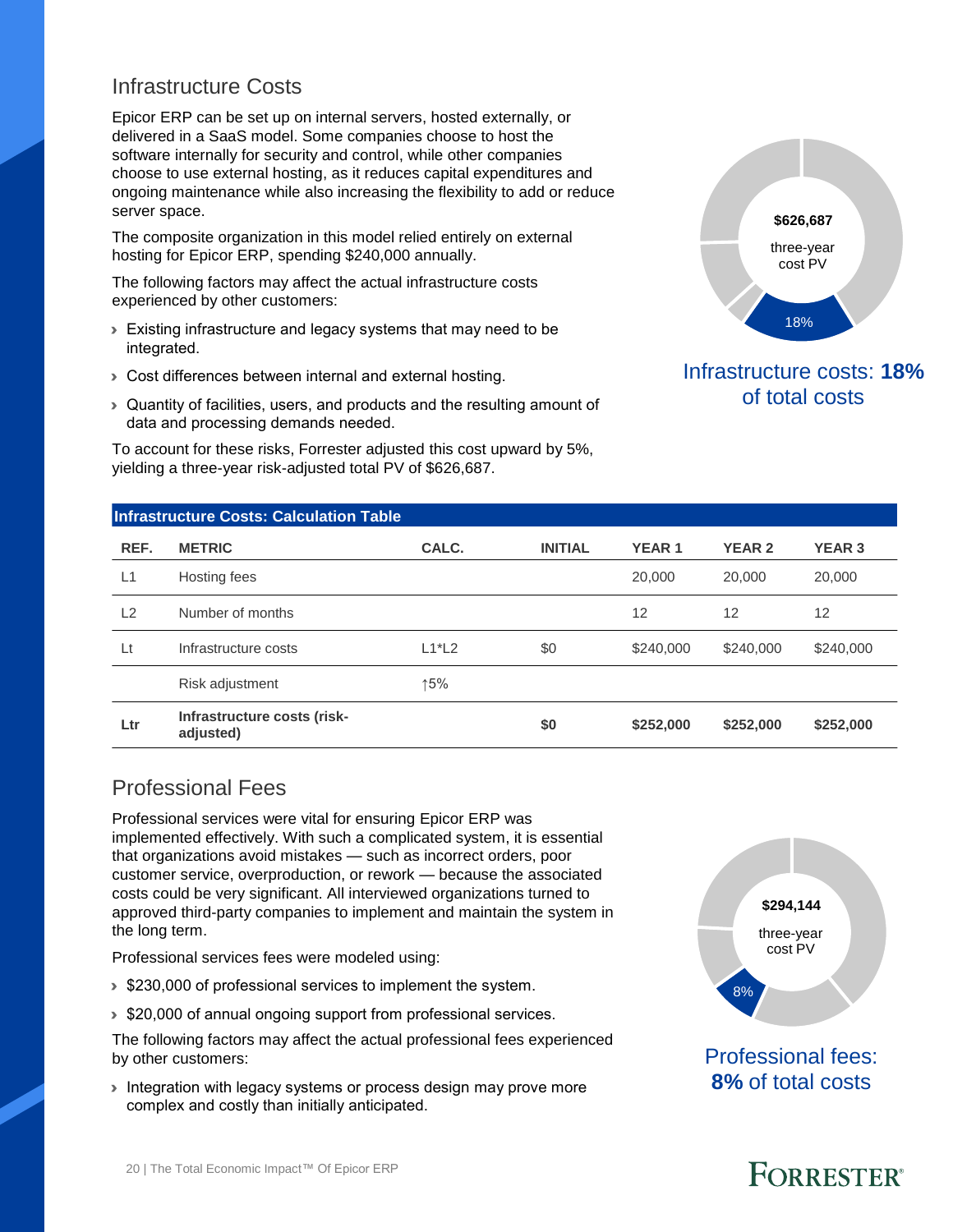- › Inaccurate, incomplete, or shifting requirements could lead to extra labor to redesign aspects of the system.
- › Varying third-party vendors may charge their fees in different ways and at different price levels.

To account for these risks, Forrester adjusted this cost upward by 5%, yielding a three-year risk-adjusted total PV of \$294,144.

|                | <b>Professional Fees: Calculation Table</b> |         |                |              |               |               |
|----------------|---------------------------------------------|---------|----------------|--------------|---------------|---------------|
| REF.           | <b>METRIC</b>                               | CALC.   | <b>INITIAL</b> | <b>YEAR1</b> | <b>YEAR 2</b> | <b>YEAR 3</b> |
| M <sub>1</sub> | Third-party deployment services             |         | \$230,000      |              |               |               |
| M <sub>2</sub> | Ongoing professional services               |         |                | 20,000       | 20,000        | 20,000        |
| Mt             | Professional fees                           | $M1+M2$ | \$230,000      | \$20,000     | \$20,000      | \$20,000      |
|                | Risk adjustment                             | ↑5%     |                |              |               |               |
| Mtr            | Professional fees (risk-adjusted)           |         | \$241,500      | \$21,000     | \$21,000      | \$21,000      |

#### Implementation Costs

All interviewees were able to successfully implement the Epicor ERP system in a six-month timeframe. Implementation costs were modeled using the following:

- › The composite organization dedicated 60% of 10 leads from different functional departments who were compensated at fully loaded annual salaries of \$78,000.
- › Two IT resources were fully dedicated to deployment, with fully loaded annual salaries of \$95,000.
- › Implementation took six months to reach full deployment.

The following factors may affect the actual implementation cost and timeline experienced by other organizations:

- › Number of facilities, regions, product lines, and departments that need to be brought onboard and the variety of implementations across their legacy systems.
- › Number of IT resources and functional leads and their fully loaded compensation.
- › Integration with legacy systems or process design that may prove more complex and costly than initially anticipated.
- › Inaccurate, incomplete, or shifting requirements, which could lead to extra labor to redesign aspects of the system.
- › How much they rely on external professional services versus internal resources to deploy the system.

To account for these risks, Forrester adjusted this cost upward by 15%, yielding a three-year risk-adjusted total PV of \$378,350.



#### Implementation costs: **11%** of total costs



**Six months** Total implementation and deployment time

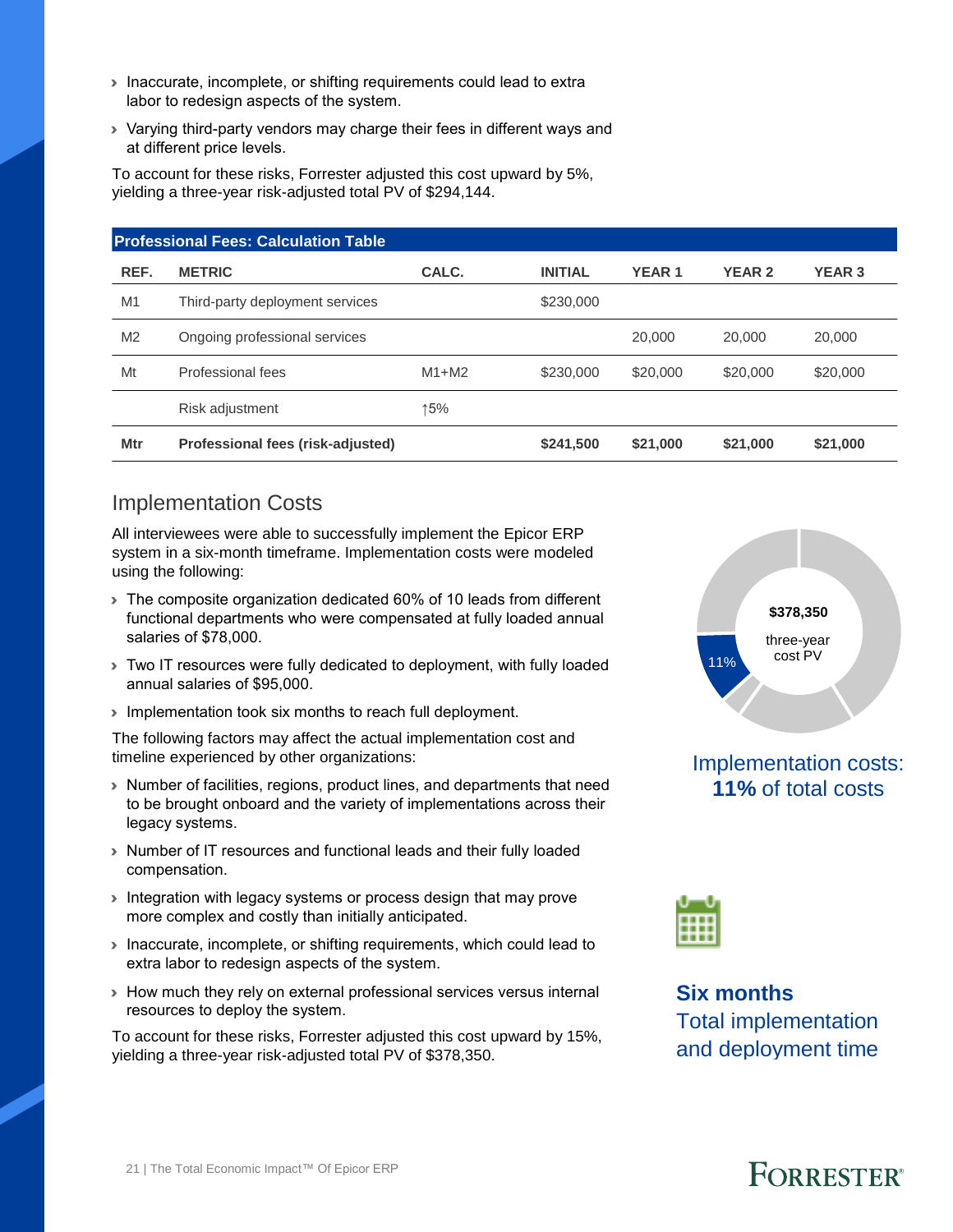|                | <b>Implementation Costs: Calculation Table</b> |                                  |                |              |               |               |  |  |
|----------------|------------------------------------------------|----------------------------------|----------------|--------------|---------------|---------------|--|--|
| REF.           | <b>METRIC</b>                                  | CALC.                            | <b>INITIAL</b> | <b>YEAR1</b> | <b>YEAR 2</b> | <b>YEAR 3</b> |  |  |
| N <sub>1</sub> | Number of functional leads                     |                                  | 10             |              |               |               |  |  |
| N <sub>2</sub> | Annual compensation per functional<br>lead     |                                  | \$78,000       |              |               |               |  |  |
| N <sub>3</sub> | Percentage of time spent on<br>implementation  |                                  | 60%            |              |               |               |  |  |
| N <sub>4</sub> | Number of IT resources                         |                                  | $\overline{2}$ |              |               |               |  |  |
| N <sub>5</sub> | Annual compensation per IT<br>resource         |                                  | \$95,000       |              |               |               |  |  |
| N <sub>6</sub> | Percentage of time spent on<br>implementation  |                                  | 100%           |              |               |               |  |  |
| N7             | Length of implementation (years)               |                                  | 0.5            |              |               |               |  |  |
| N <sub>t</sub> | Implementation costs                           | $((N1*N2*N3)+$<br>(N4*N5*N6))*N7 | \$329,000      | \$0          | \$0           | \$0           |  |  |
|                | Risk adjustment                                | ↑15%                             |                |              |               |               |  |  |
| <b>Ntr</b>     | Implementation costs (risk-<br>adjusted)       |                                  | \$378,350      | \$0          | \$0           | \$0           |  |  |

#### Administrative Costs

Epicor ERP customers found it essential to employ staff to perform the ongoing maintenance, deploy patches, run scripts, index, and more. The composite organization was modeled with the following parameters:

- › Two full-time resources are dedicated to administration of the Epicor ERP platform, with fully loaded salaries of \$78,000.
- › Three additional developers devote 60% of their efforts to Epicor ERP development, patches, scripts, and other maintenance, with fully loaded salaries of \$95,000.
- › Readers should note that a SaaS deployment of Epicor ERP would reduce costs associated with software patches and versioning, since the vendor assumes this role.

The following risks may affect ongoing administrative costs:

- › The level of complexity of an organization's deployment, including the number of modules implemented and the implementation model.
- › The changing business needs or reorganization.
- › The fully loaded compensation of IT labor.

To account for these risks, Forrester adjusted this cost upward by 5%, yielding a three-year risk-adjusted total PV of \$853,861. **Two FTEs**



### Administrative costs: **24%** of total costs



### spend 100% of their time on ongoing management of Epicor ERP.

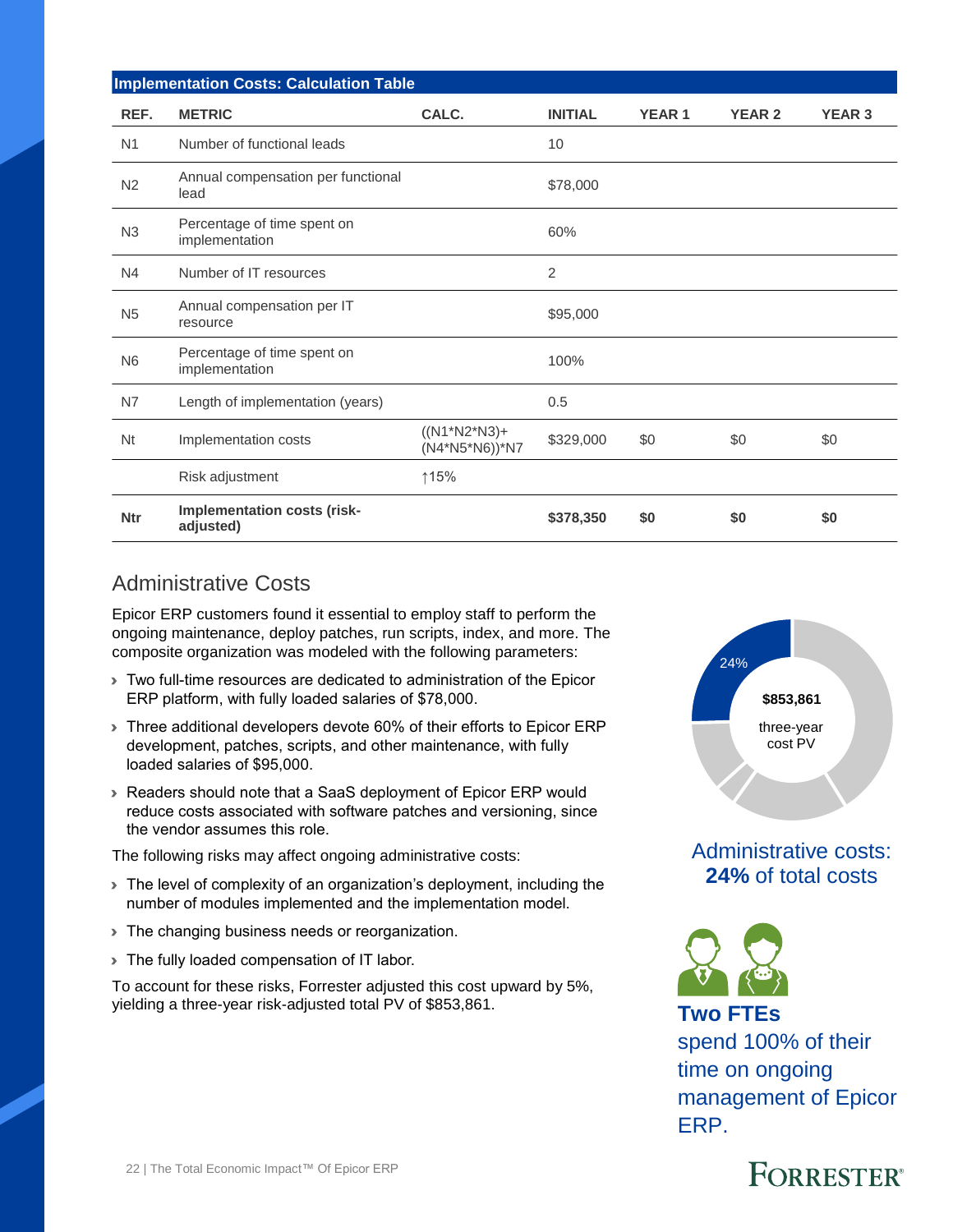|                | <b>Administrative Costs: Calculation Table</b>  |                        |                |              |                |               |
|----------------|-------------------------------------------------|------------------------|----------------|--------------|----------------|---------------|
| REF.           | <b>METRIC</b>                                   | CALC.                  | <b>INITIAL</b> | <b>YEAR1</b> | <b>YEAR 2</b>  | <b>YEAR 3</b> |
| O <sub>1</sub> | Number of people — full time                    |                        |                | 2            | $\overline{2}$ | 2             |
| O <sub>2</sub> | Annual rate per person                          |                        |                | \$78,000     | \$78,000       | \$78,000      |
| O <sub>3</sub> | Number of developers — part time                |                        |                | 3            | 3              | 3             |
| O <sub>4</sub> | Annual rate per developer                       |                        |                | \$95,000     | \$95,000       | \$95,000      |
| O <sub>5</sub> | Percentage of time spent                        |                        |                | 60%          | 60%            | 60%           |
| 0t             | Administrative costs                            | (O1*O2)+<br>(O3*O4*O5) | \$0            | \$327,000    | \$327,000      | \$327,000     |
|                | Risk adjustment                                 | ↑5%                    |                |              |                |               |
| Otr            | <b>Administrative costs (risk-</b><br>adjusted) |                        | \$0            | \$343,350    | \$343,350      | \$343,350     |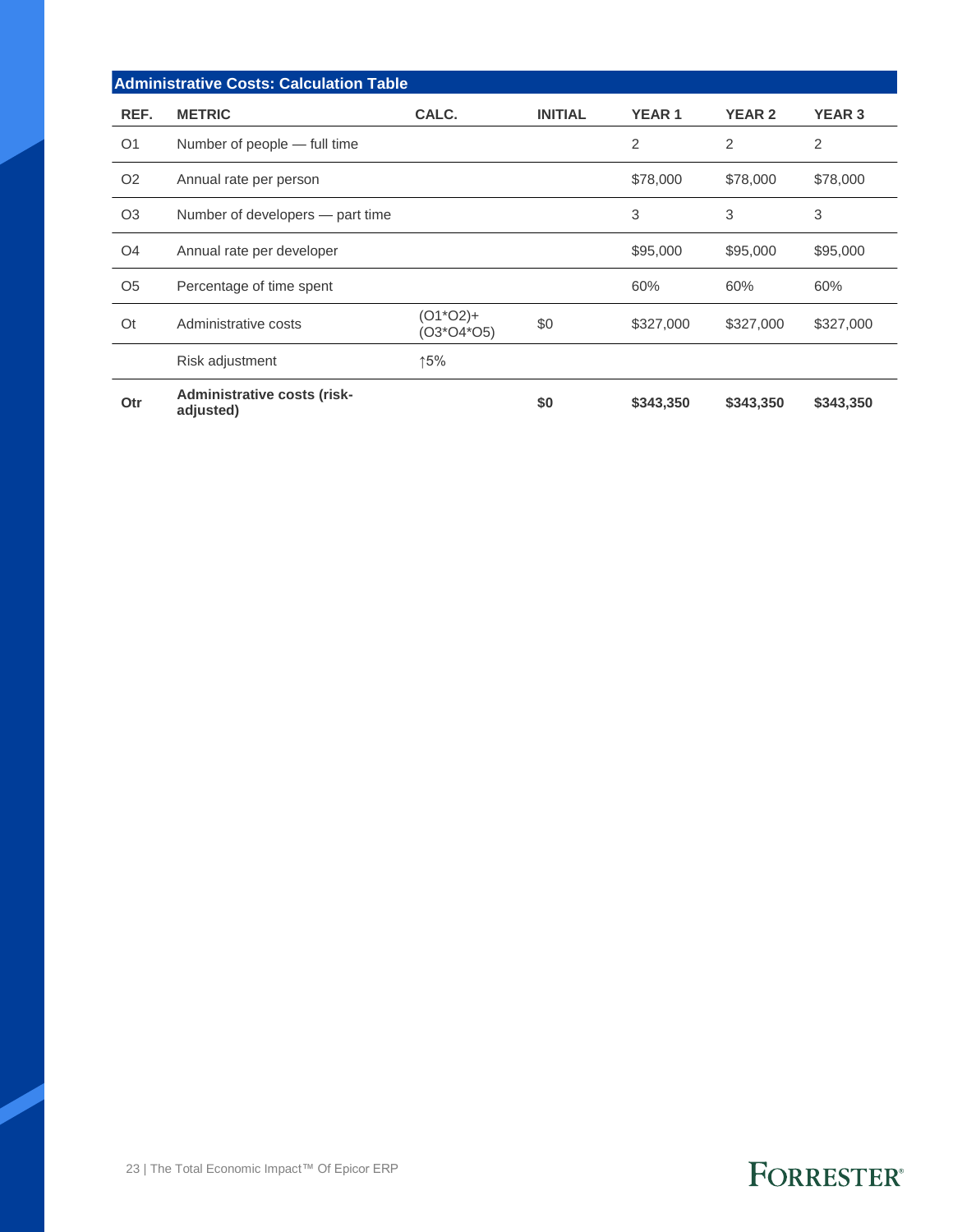## **Financial Summary**

**CONSOLIDATED THREE-YEAR RISK-ADJUSTED METRICS**



The financial results calculated in the Benefits and Costs sections can be used to determine the ROI, NPV, and payback period for the composite organization's investment. Forrester assumes a yearly discount rate of 10% for this analysis.

These risk-adjusted ROI, NPV, and payback period values are determined by applying risk-adjustment factors to the unadjusted results in each Benefit and Cost section.

| <b>Cash Flow Table (Risk-Adjusted)</b> |                |             |                   |             |               |                                |  |
|----------------------------------------|----------------|-------------|-------------------|-------------|---------------|--------------------------------|--|
|                                        | <b>INITIAL</b> | YEAR 1      | YEAR <sub>2</sub> | YEAR 3      | <b>TOTAL</b>  | <b>PRESENT</b><br><b>VALUE</b> |  |
| Total costs                            | (\$1,670,270)  | (\$616,350) | (\$826,350)       | (\$826,350) | (\$3,939,320) | (\$3,534,371)                  |  |
| <b>Total benefits</b>                  | \$0            | \$1,780,881 | \$7,105,762       | \$7,139,362 | \$16,026,004  | \$12,855,421                   |  |
| Net benefits                           | (\$1,670,270)  | \$1,164,531 | \$6,279,412       | \$6,313,012 | \$12,086,684  | \$9,321,050                    |  |
| <b>ROI</b>                             |                |             |                   |             |               | 264%                           |  |
| Payback period                         |                |             |                   |             |               | 13 months                      |  |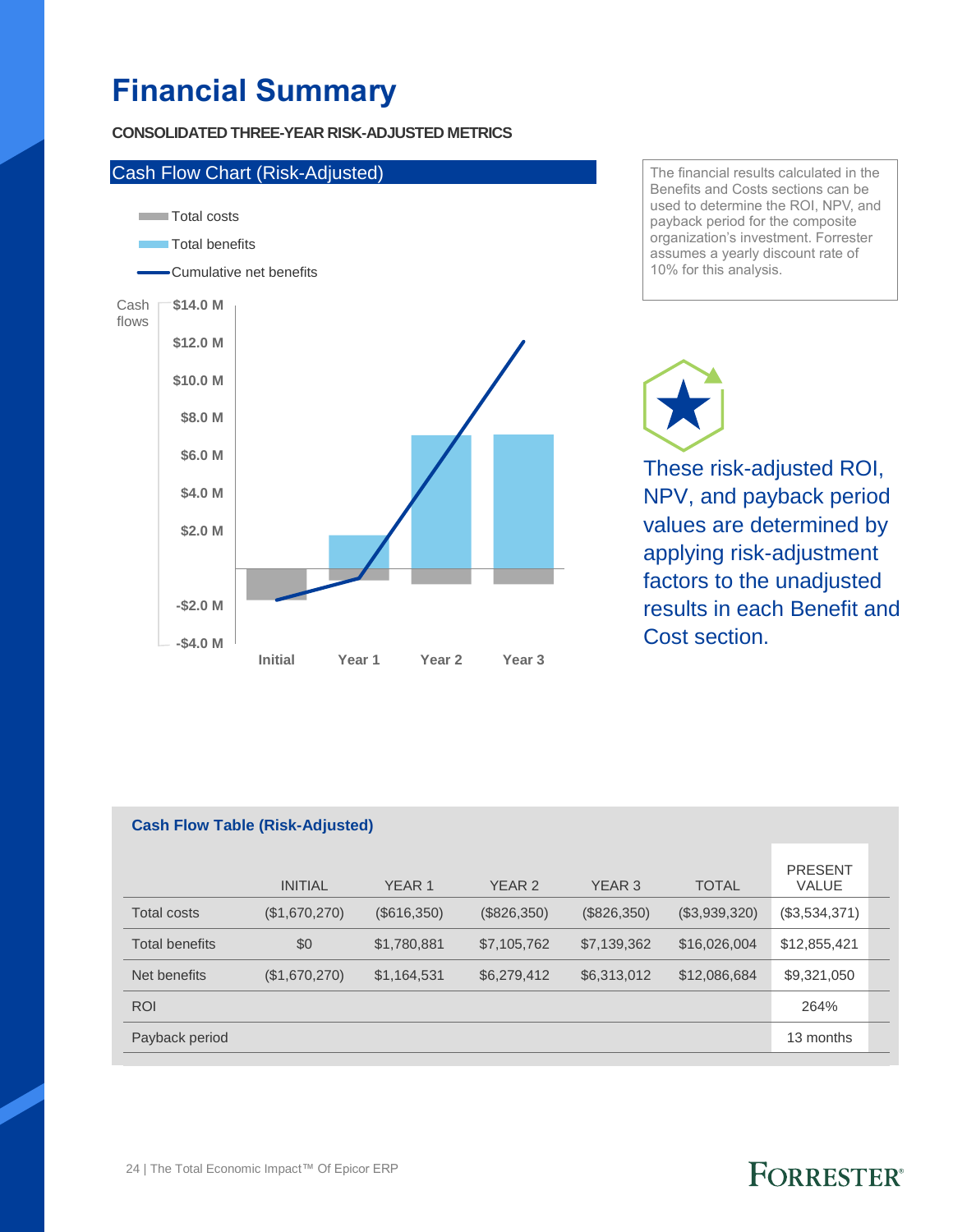### **Epicor ERP: Overview**

The following information is provided by Epicor. Forrester has not validated any claims and does not endorse Epicor or its offerings.

Epicor Software drives business growth. Epicor provides flexible, industry-specific software that is designed around the precise needs of manufacturers. More than 40 years of experience with customers' unique business processes and operational requirements is built into every solution. With deep industry knowledge, Epicor solutions spur growth while managing complexity. With margins for products eroding, customer demands increasing, and the world in a state of uncertainty, manufacturers must leverage technology to increase business agility, enable insightful decision making, and achieve even more at the fastest pace. Designed for the way people work today, yet ready for how people will work tomorrow, Epicor provides a proven foundation with which to leverage new technologies such as the internet of things, big data and analytics, social collaboration, and mobility, which all support manufacturers moving toward Industry 4.0 and smart manufacturing initiatives. Replacing technology, integration, and accessibility barriers that stifle productivity, Epicor ERP provides a new level of collaboration, visibility, and results. The result is powerful solutions that free your resources so you can grow your business.

Ideal to support make-to-order, configure-to-order, and configure-to-stock manufacturing and guided by the needs of today's users, Epicor ERP is a global enterprise resource planning solution that delivers the choice, flexibility, and agility to drive growth and opportunity throughout businesses without the complexity of legacy platforms. A single, end-to-end software solution for business, Epicor ERP is available in the cloud or onpremises. Epicor ERP offers a modular approach with robust capabilities focused on reducing costs, streamlining processes, and improving customer responsiveness across the enterprise — all top priorities toward achieving continued growth and profitability.

Epicor ERP is distinguished for offering a variety of deployment choices for any deployment needs (on-premises, multitenant, single-tenant, dedicated-tenant, and hybrid). The latest deployment option, dedicated-tenant cloud, offers a higher isolation environment with a combination of the benefits of single-tenant and multitenant deployments. Tenants share infrastructure, but they have their own database, increased customization options, and more control over when they adopt major releases. This delivers increased flexibility compared to traditional multitenant cloud offerings but with lower costs compared to single-tenant environments.

Epicor ERP is also unique for offering complete flexibility in deployment scenarios. Customers can move back and forth and mix and match between a variety of deployment models as needed because it is based on the same code line. Epicor ERP has been developed as a single code line using a service-oriented architecture to support differing sizes of business and deployment scenarios. This also means that Epicor ERP in the cloud offers the same depth and breadth as it does on-premises. Epicor ERP is just as robust delivered in the cloud as it is on-premises.

Epicor ERP Modules include:

- **Customer Relationship Management.** Manage customer and partner data, quotes, orders, invoices, multilevel pricing contracts, and more.
- **Performance Management**. Get greater visibility into your business and make better decisions with Epicor Performance Management.
- **Enterprise Content Management.** Capture, store, manage, and retrieve your documents and content anytime, on any device.
- **Financial Management.** Manage financial operations and gain powerful insights into performance, expense, and risk.
- **Planning and Scheduling.** Anticipate and respond flexibly to changes in customer demand to minimize downtime and disruption.
- **Production Management.** Simplify processes, reduce waste, and improve profitability no matter how simple or complex your products are.
- **Project Management.** Plan and execute simple projects or complex, multilevel projects and strict costing and billing.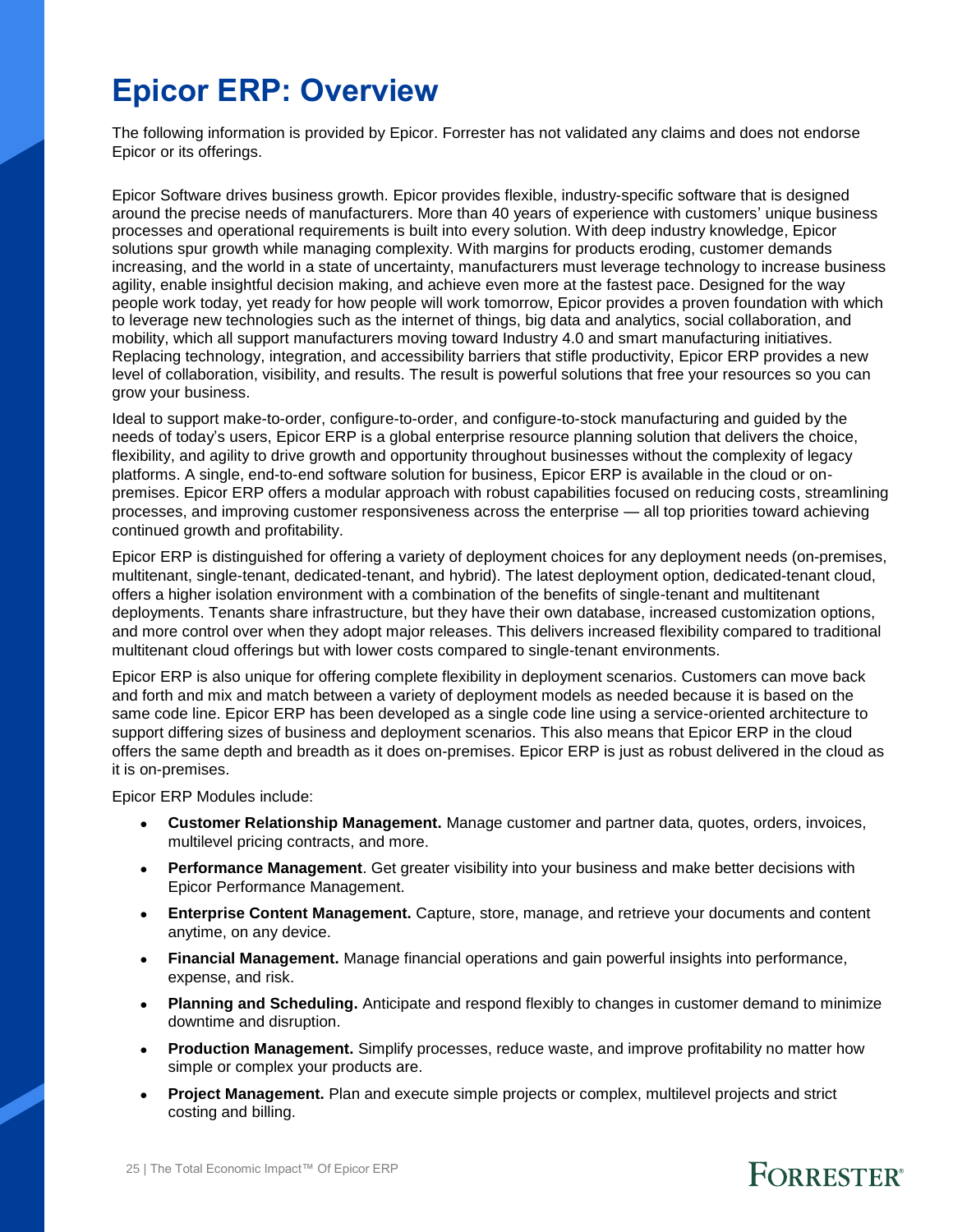- **Service Management.** Coordinate service center processes to secure resources and materials at the right time, for the lowest cost.
- **Human Capital Management.** Drive process improvements from onboarding to career development and talent management.
- **Supply Chain Management.** Manage all aspects of your supply chain more efficiently from forecasting to fulfillment.
- **Sales Management.** With a comprehensive suite, produce accurate estimates, streamline your order-tocash cycle, and fulfill perfect orders that ensure world-class customer satisfaction.
- **Product Data Management.** With a complete end-to-end solution, manage all aspects of a product's life cycle and control the enormous number of electronic documents produced.
- **Governance/Risk/Compliance.** Stay compliant and ensure that employees and partners at all levels of the organization are aware of the associated risks of noncompliance.
- **Business Architecture.** Use enterprise applications that Epicor designed and built from the ground up using state-of-the-art connected systems architecture.
- **Global Business Management.** Support transactional functions between systems and entities including intercompany transactions such as intercompany orders, transfer orders, and shipments between plants and warehouses. Epicor facilitates these scenarios within a single application that is flexible enough to grow with you as you expand your business**.**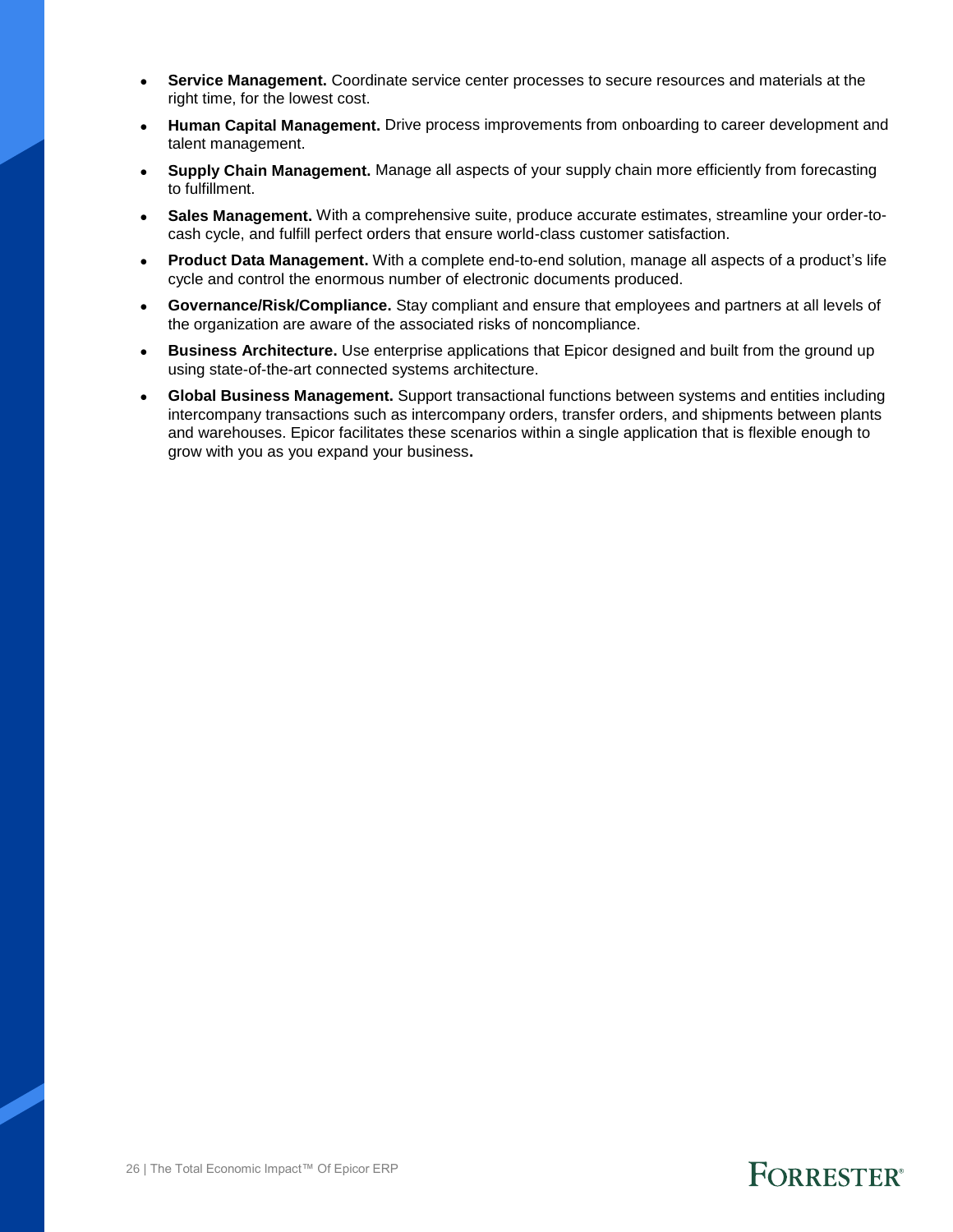### **Appendix A: Total Economic Impact**

Total Economic Impact is a methodology developed by Forrester Research that enhances a company's technology decision-making processes and assists vendors in communicating the value proposition of their products and services to clients. The TEI methodology helps companies demonstrate, justify, and realize the tangible value of IT initiatives to both senior management and other key business stakeholders.

### Total Economic Impact Approach



**Benefits** represent the value delivered to the business by the product. The TEI methodology places equal weight on the measure of benefits and the measure of costs, allowing for a full examination of the effect of the technology on the entire organization.



**Costs** consider all expenses necessary to deliver the proposed value, or benefits, of the product. The cost category within TEI captures incremental costs over the existing environment for ongoing costs associated with the solution.



**Flexibility** represents the strategic value that can be obtained for some future additional investment building on top of the initial investment already made. Having the ability to capture that benefit has a PV that can be estimated.



**Risks** measure the uncertainty of benefit and cost estimates given: 1) the likelihood that estimates will meet original projections and 2) the likelihood that estimates will be tracked over time. TEI risk factors are based on "triangular distribution."

The initial investment column contains costs incurred at "time 0" or at the beginning of Year 1 that are not discounted. All other cash flows are discounted using the discount rate at the end of the year. PV calculations are calculated for each total cost and benefit estimate. NPV calculations in the summary tables are the sum of the initial investment and the discounted cash flows in each year. Sums and present value calculations of the Total Benefits, Total Costs, and Cash Flow tables may not exactly add up, as some rounding may occur.



The present or current value of (discounted) cost and benefit estimates given at an interest rate (the discount rate). The PV of costs and benefits feed into the total NPV of cash flows.



The present or current value of (discounted) future net cash flows given an interest rate (the discount rate). A positive project NPV normally indicates that the investment should be made, unless other projects have higher NPVs.



#### **RETURN ON INVESTMENT (ROI)**

A project's expected return in percentage terms. ROI is calculated by dividing net benefits (benefits less costs) by costs.



The interest rate used in cash flow analysis to take into account the time value of money. Organizations typically use discount rates between 8% and 16%.



The breakeven point for an investment. This is the point in time at which net benefits (benefits minus costs) equal initial investment or cost.